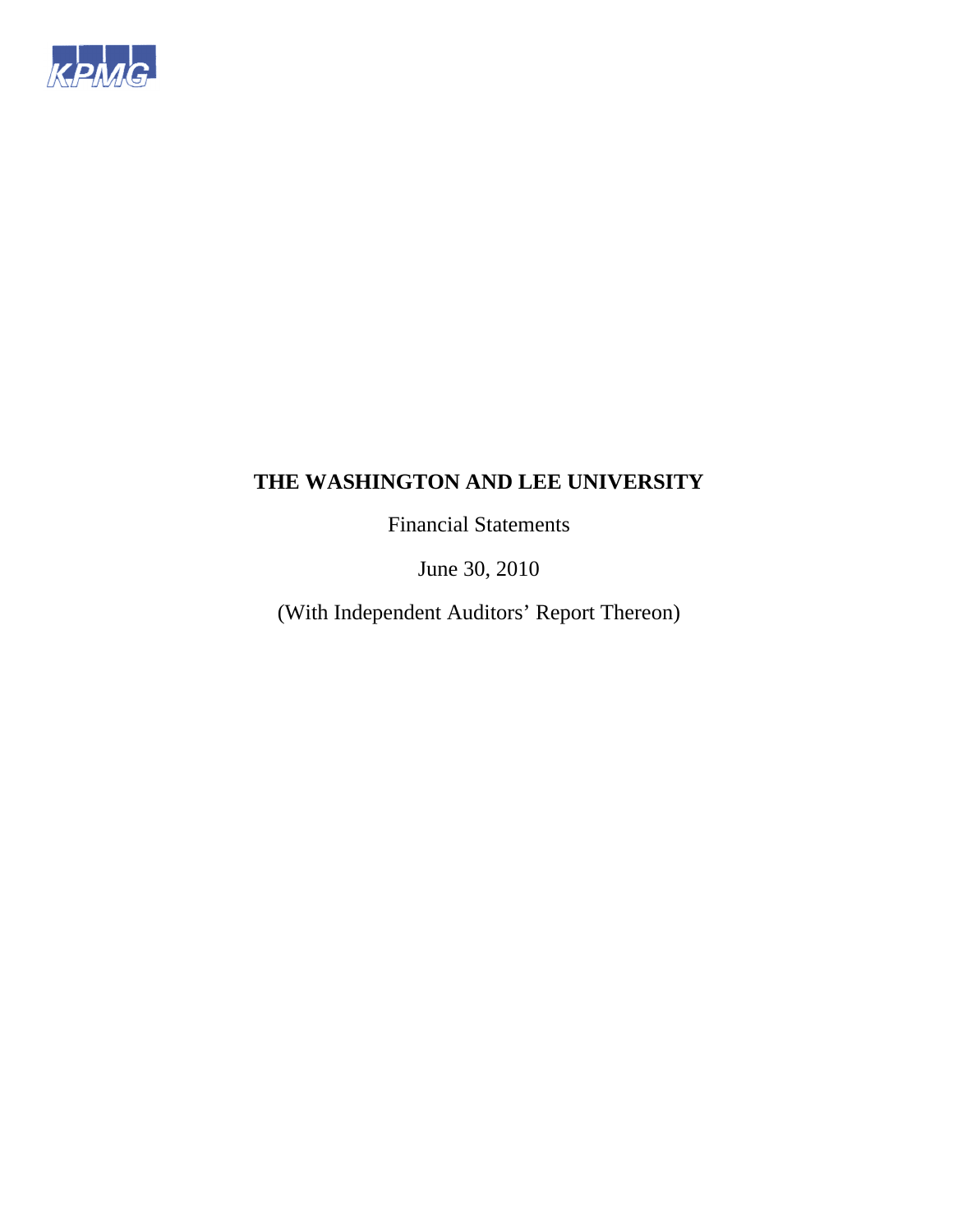# **BOARD OF TRUSTEES**

June 30, 2010

# J. Donald Childress, Rector

| Robert M. Balentine, Jr.  | Sally P. Lawrence       |
|---------------------------|-------------------------|
| Frederick E. Cooper       | Thomas N. McJunkin      |
| Edwin M. Crawford         | Jessine A. Monaghan     |
| Kimberly T. Duchossois    | Harry J. Phillips, Jr.  |
| J. Hagood Ellison, Jr.    | <b>Bennett L. Ross</b>  |
| Dwight H. Emanuelson, Jr. | Robert E. Sadler, Jr.   |
| Jorge E. Estrada          | Martin E. Stein, Jr.    |
| J. Scott Fechnay          | Warren A. Stephens      |
| C. Douglas Fuge           | Sarah Nash Sylvester    |
| Benjamin S. Gambill, Jr.  | John W. Vardaman, Jr.   |
| J. Baker Gentry, Jr.      | Thomas R. Wall IV       |
| Robert J. Grey, Jr.       | Mrs. Alston Parker Watt |
| Bernard C. Grigsby II     | William M. Webster IV   |
| R. Allen Haight           | Dallas Hagewood Wilt    |
| Peter C. Keefe            | John Anthony Wolf       |
| John D. Klinedinst        |                         |

# PRESIDENT OF THE UNIVERSITY

# Kenneth P. Ruscio

#### SECRETARY TREASURER

James D. Farrar, Jr. Steven G. McAllister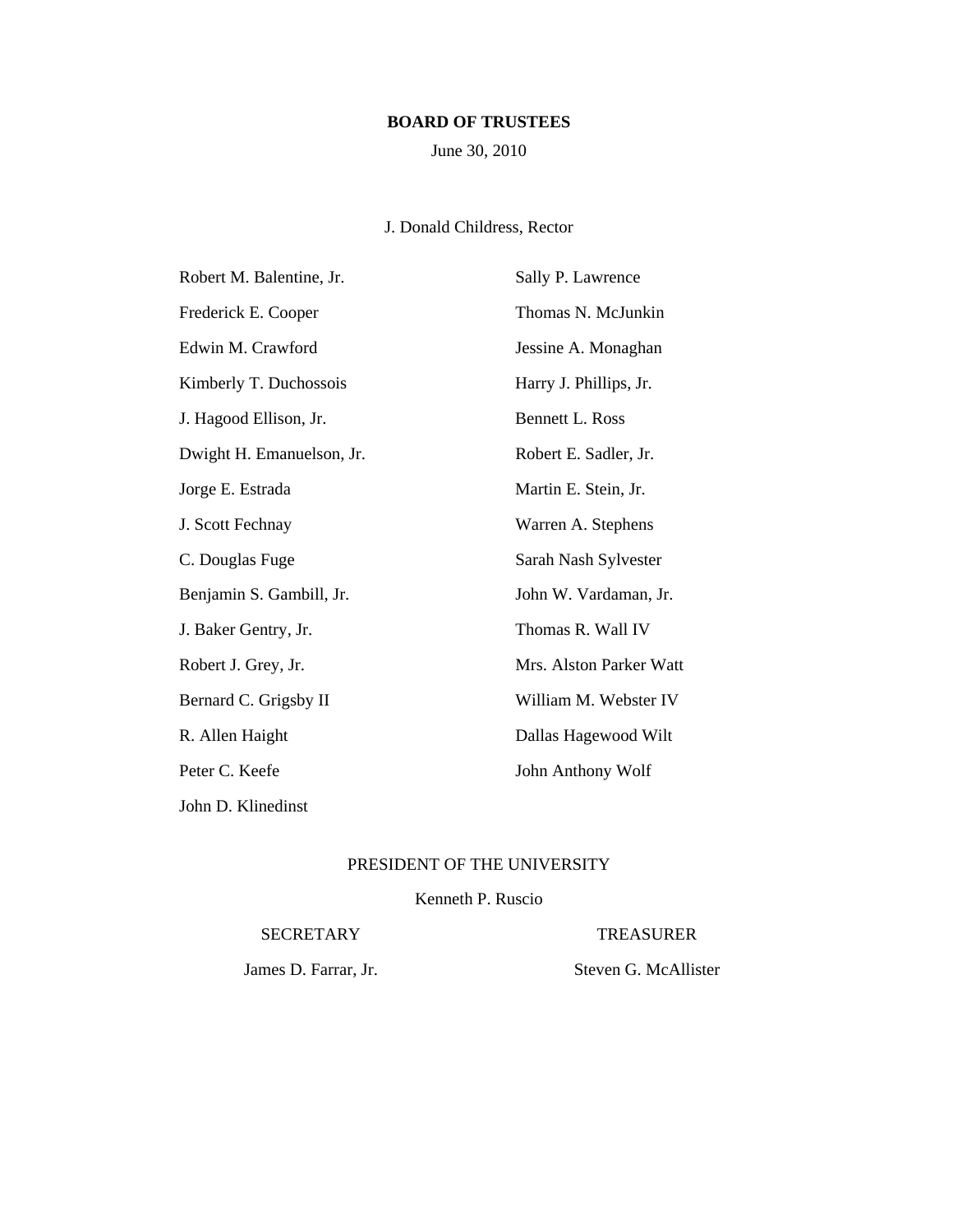

**KPMG LLP**  Suite 1710 10 S. Jefferson Street Roanoke, VA 24011-1331

# **Independent Auditors' Report**

The Board of Trustees The Washington and Lee University:

We have audited the accompanying statement of financial position of The Washington and Lee University (the University) as of June 30, 2010, and the related statements of activities, and cash flows for the year then ended. These financial statements are the responsibility of the University's management. Our responsibility is to express an opinion on these financial statements based on our audit. The prior year summarized comparative information has been derived from the University's 2009 financial statements, and in our report dated October 28, 2009, we expressed an unqualified opinion on those financial statements, which described the University's adoption of accounting standards related to the Uniform Prudent Management of Institutional Funds Act (UPMIFA) and fair value as of July 1, 2008.

We conducted our audit in accordance with auditing standards generally accepted in the United States of America. Those standards require that we plan and perform the audit to obtain reasonable assurance about whether the financial statements are free of material misstatement. An audit includes consideration of internal control over financial reporting as a basis for designing audit procedures that are appropriate in the circumstances, but not for the purpose of expressing an opinion on the effectiveness of the University's internal control over financial reporting. Accordingly, we express no such opinion. An audit also includes examining, on a test basis, evidence supporting the amounts and disclosures in the financial statements, assessing the accounting principles used and significant estimates made by management, as well as evaluating the overall financial statement presentation. We believe that our audit provides a reasonable basis for our opinion.

In our opinion, the financial statements referred to above present fairly, in all material respects, the financial position of The Washington and Lee University as of June 30, 2010, and the changes in its net assets and its cash flows for the year then ended in conformity with U.S. generally accepted accounting principles.

KPMG LLP

October 25, 2010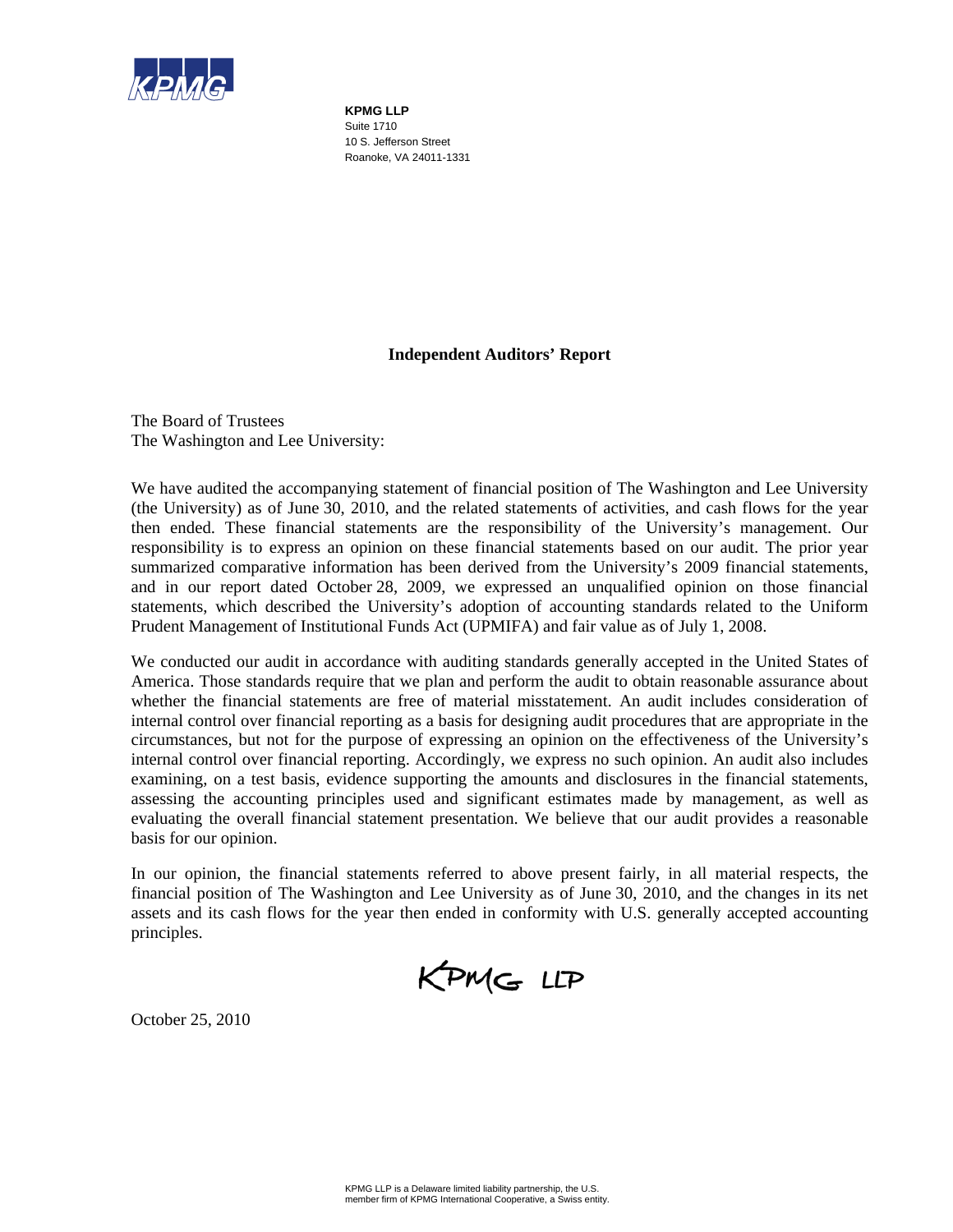# Statement of Financial Position

# June 30, 2010 (with comparative information as of June 30, 2009) (In thousands)

| <b>Assets</b>                                                                                                                                                                                                                                                                                                                                                                                                  | 2010                                                                                               | 2009                                                                                         |
|----------------------------------------------------------------------------------------------------------------------------------------------------------------------------------------------------------------------------------------------------------------------------------------------------------------------------------------------------------------------------------------------------------------|----------------------------------------------------------------------------------------------------|----------------------------------------------------------------------------------------------|
| Cash and cash equivalents<br>Accounts and other receivables<br>Notes receivable, net (note 3)<br>Contributions receivable, net (note 4)<br>Inventories<br>Investments (notes 8, 14 and 20)<br>Funds held in trust by others (notes 10, 18 and 20)<br>Assets restricted to investment in land, buildings,<br>and equipment (note 5)<br>Land, buildings, and equipment, net (note 5)<br>Debt issuance costs, net | \$<br>4,329<br>2,168<br>4,679<br>80,255<br>1,103<br>797,875<br>288,035<br>837<br>207,307<br>829    | 3,335<br>1,523<br>4,687<br>119,415<br>895<br>706,138<br>272,461<br>2,809<br>199,214<br>871   |
| Total assets                                                                                                                                                                                                                                                                                                                                                                                                   | \$<br>1,387,417                                                                                    | 1,311,348                                                                                    |
| <b>Liabilities and Net Assets</b>                                                                                                                                                                                                                                                                                                                                                                              |                                                                                                    |                                                                                              |
| Liabilities:<br>Accounts and other payables (notes 11 and 20)<br>Accrued compensation<br>Student and other deposits<br>Deferred revenue<br>U.S. Government grants refundable<br>Split interest agreement obligations (note 14)<br>Asset retirement obligations<br>Postretirement benefit obligation (note 16)<br>Long-term debt (note 11)<br><b>Total liabilities</b>                                          | \$<br>6,596<br>3,253<br>1,045<br>2,325<br>2,081<br>44,231<br>3,003<br>13,717<br>119,429<br>195,680 | 5,355<br>2,123<br>1,061<br>1,755<br>1,998<br>57,492<br>2,832<br>11,499<br>122,750<br>206,865 |
| Commitments and contingencies (notes 8, 17 and 19)                                                                                                                                                                                                                                                                                                                                                             |                                                                                                    |                                                                                              |
| Net assets (note 9):<br>Unrestricted<br>Temporarily restricted (note 6)<br>Permanently restricted (note 7)<br>Total net assets                                                                                                                                                                                                                                                                                 | 245,205<br>290,151<br>656,381<br>1,191,737                                                         | 215,304<br>258,754<br>630,425<br>1,104,483                                                   |
| Total liabilities and net assets                                                                                                                                                                                                                                                                                                                                                                               | \$<br>1,387,417                                                                                    | 1,311,348                                                                                    |
|                                                                                                                                                                                                                                                                                                                                                                                                                |                                                                                                    |                                                                                              |

See accompanying notes to financial statements.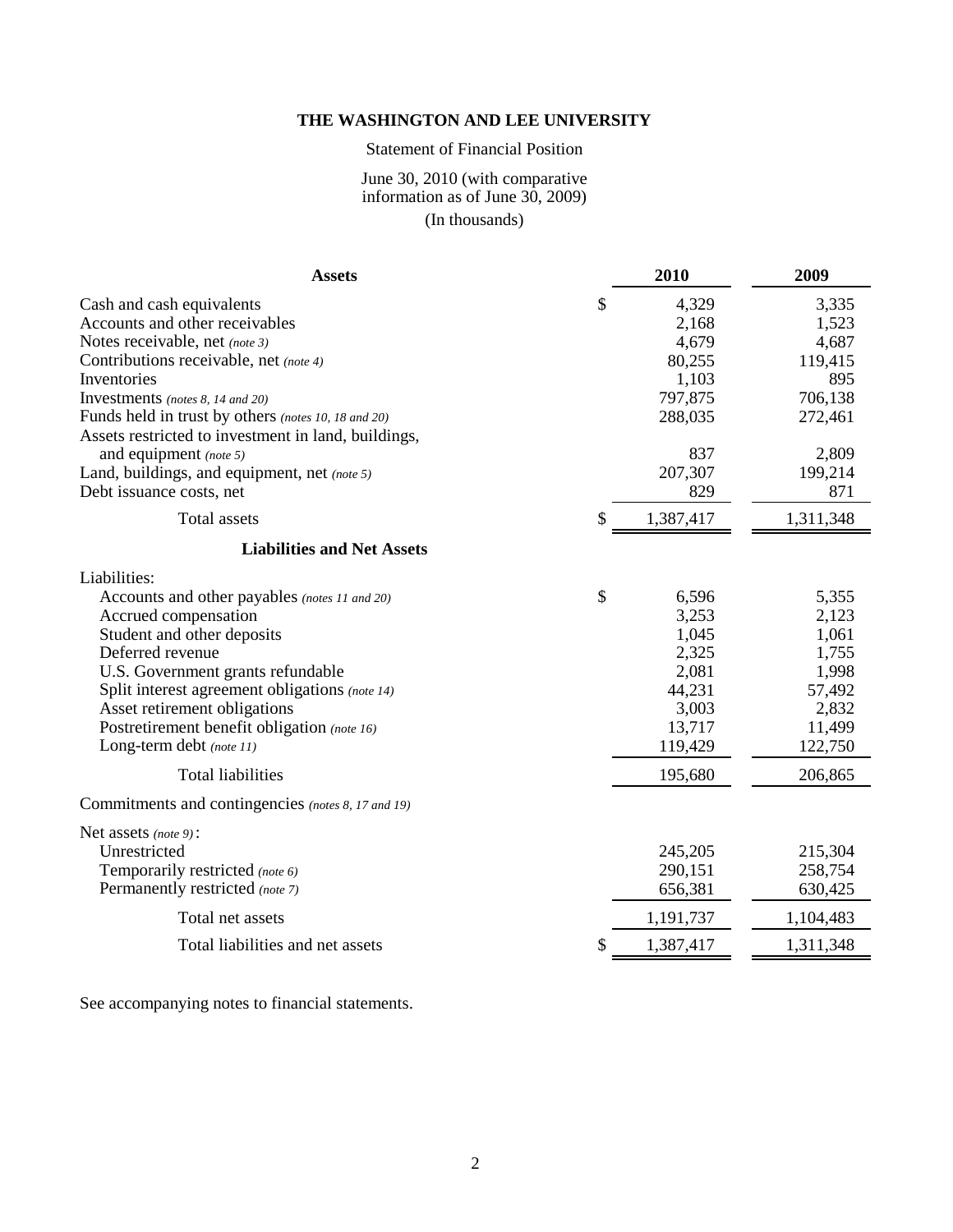# Statement of Activities

#### Year ended June 30, 2010 (with summarized comparative information for the year ended June 30, 2009) (In thousands)

|                                                            | 2010          |                                |            |              |              |
|------------------------------------------------------------|---------------|--------------------------------|------------|--------------|--------------|
|                                                            |               | <b>Temporarily Permanently</b> |            |              | 2009         |
|                                                            |               | Unrestricted restricted        | restricted | <b>Total</b> | <b>Total</b> |
| Operating revenue and gains:                               |               |                                |            |              |              |
| Tuition and fees                                           | \$<br>81,658  |                                |            | 81,658       | 78,130       |
| Less donor funded student financial aid                    | (16,279)      |                                |            | (16,279)     | (17, 828)    |
| Less institutionally funded student financial aid          | (11, 147)     |                                |            | (11, 147)    | (5,735)      |
| Net tuition and fees                                       | 54,232        |                                |            | 54,232       | 54,567       |
| Endowment return allocated to operations (note 8)          | 25,841        | 4,083                          |            | 29,924       | 34,045       |
| Other investment income (note 8)                           | 769           | 121                            |            | 890          | 737          |
| Distributions from funds held in trust by others (note 10) | 9,204         | 75                             |            | 9,279        | 9,121        |
| Contributions                                              | 9,987         |                                |            | 9,987        | 7,764        |
| Auxiliary enterprises (net of \$1,535 and \$1,259 of       |               |                                |            |              |              |
| institutionally funded student financial aid)              | 14,983        |                                |            | 14,983       | 15,293       |
| Governmental and other grants                              |               | 4,949                          |            | 4,949        | 2,969        |
| Other                                                      | 503           | 125                            |            | 628          | 479          |
| Net assets released from restrictions (note 12)            | 7,740         | (7,740)                        |            |              |              |
| Total operating revenue and gains                          | 123,259       | 1,613                          |            | 124,872      | 124,975      |
| Operating expenses (note 13):                              |               |                                |            |              |              |
| Instruction                                                | 60,923        |                                |            | 60,923       | 57,955       |
| Research                                                   | 2,803         |                                |            | 2,803        | 2,387        |
| Public service                                             | 818           |                                |            | 818          | 804          |
| Academic support                                           | 14,946        |                                |            | 14,946       | 17,120       |
| Financial aid                                              | 2,800         |                                |            | 2,800        | 2,335        |
| Student services                                           | 11,501        |                                |            | 11,501       | 12,055       |
| Institutional support                                      | 17,051        |                                |            | 17,051       | 17,775       |
| Auxiliary enterprises                                      | 16,873        |                                |            | 16,873       | 17,560       |
| Total operating expenses                                   | 127,715       |                                |            | 127,715      | 127,991      |
| Change in net assets from operating                        |               |                                |            |              |              |
| activities                                                 | (4, 456)      | 1,613                          |            | (2, 843)     | (3,016)      |
| Nonoperating activities:                                   |               |                                |            |              |              |
| Investment returns, net of amount allocated to             |               |                                |            |              |              |
| operations (note 8)                                        | 28,677        | 34,107                         | 3,745      | 66,529       | (172, 452)   |
| Change in value of funds held in trust by others           |               | 2,600                          | 12,646     | 15,246       | (30,743)     |
| Split interest agreements, net                             | (88)          | (2,391)                        | (4,295)    | (6,774)      | 2,903        |
| Contributions                                              |               | 5,214                          | 10,926     | 16,140       | 55,913       |
| Other, net                                                 |               |                                | 570        | 570          | 157          |
| Net assets released for fixed asset acquisitions (note 12) | 8,895         | (8,895)                        |            |              |              |
| Postretirement charge other than benefit cost (note 16)    | (1,614)       |                                |            | (1,614)      | (1,249)      |
| Redesignated funds                                         | (1,513)       | (851)                          | 2,364      |              |              |
| Total nonoperating activities                              | 34,357        | 29,784                         | 25,956     | 90,097       | (145, 471)   |
| Change in net assets                                       | 29,901        | 31,397                         | 25,956     | 87,254       | (148, 487)   |
| Net assets:                                                |               |                                |            |              |              |
| Beginning of year                                          | 215,304       | 258,754                        | 630,425    | 1,104,483    | 1,252,970    |
| End of year                                                | \$<br>245,205 | 290,151                        | 656,381    | 1,191,737    | 1,104,483    |

See accompanying notes to financial statements.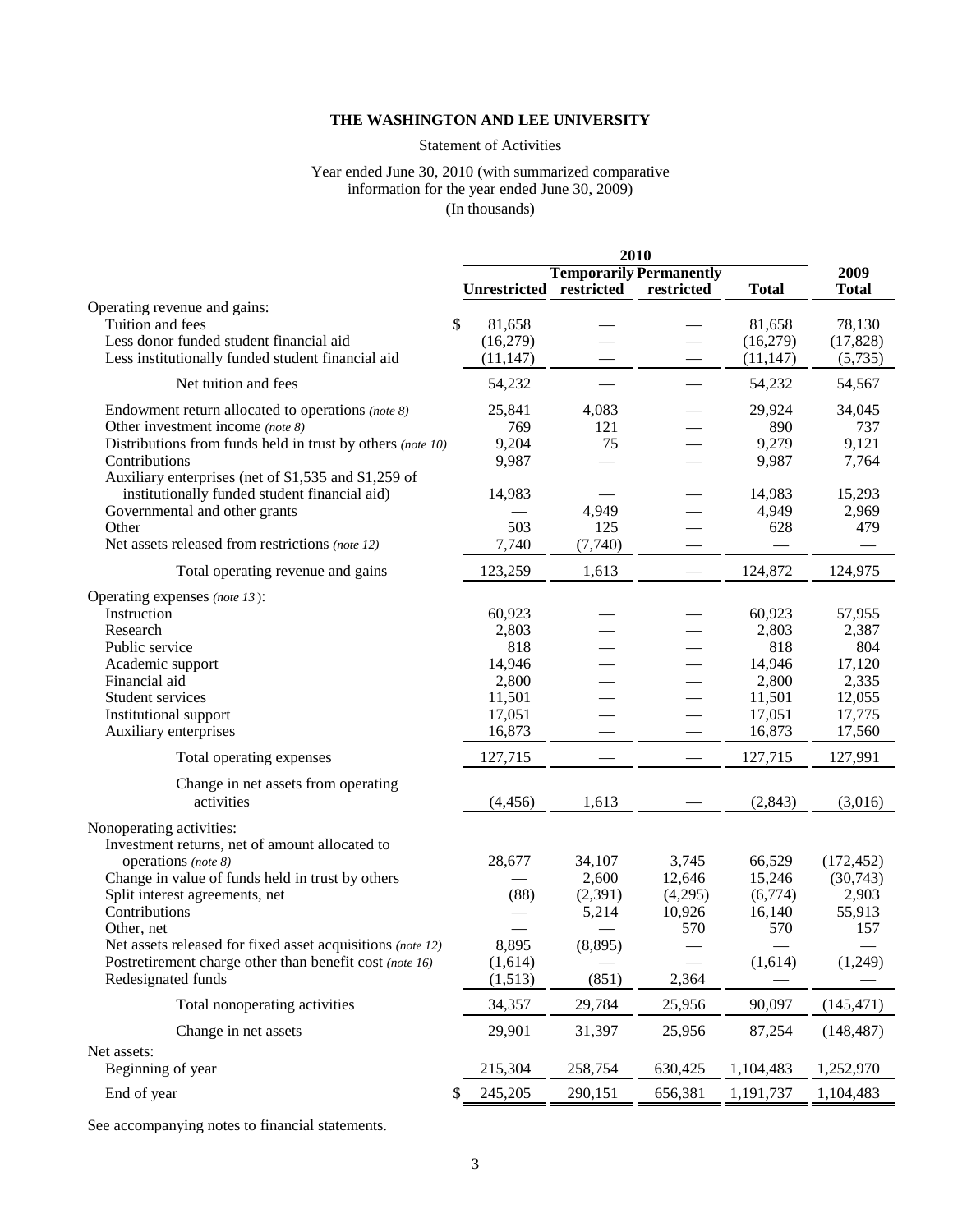# Statement of Cash Flows

#### Year ended June 30, 2010 (with comparative information for the year ended June 30, 2009) (In thousands)

|                                                                                                                                  | 2010         | 2009       |
|----------------------------------------------------------------------------------------------------------------------------------|--------------|------------|
| Cash flows from operating activities:                                                                                            |              |            |
| Change in net assets                                                                                                             | \$<br>87,254 | (148, 487) |
| Adjustments to reconcile change in net assets to net cash and cash                                                               |              |            |
| equivalents used in operating activities:                                                                                        |              |            |
| Realized and unrealized (gains) losses on investments                                                                            | (92,190)     | 143,709    |
| Unrealized (gains) losses on funds held in trust by others                                                                       | (15,245)     | 31,055     |
| Depreciation, amortization and accretion                                                                                         | 9,097        | 9,086      |
| Actuarial losses on annuity obligations, net                                                                                     | (6,657)      | 3,079      |
| Contributions of investments                                                                                                     | (37, 872)    | (14, 640)  |
| Contributions restricted for long-term investment                                                                                | (16, 413)    | (40, 231)  |
| Interest and dividends restricted for long-term investment                                                                       | (1,369)      | (1, 478)   |
| Changes in operating assets and liabilities:                                                                                     |              |            |
| Accounts and other receivables, net                                                                                              | (637)        | (329)      |
| Contributions receivable, net                                                                                                    | 39,160       | (787)      |
| Inventories                                                                                                                      | (208)        | 6          |
| Accounts payable and other accrued liabilities                                                                                   | 2,283        | 459        |
| Student and other deposits                                                                                                       | (16)         | 11         |
| Deferred revenue                                                                                                                 | 570          | 222        |
| U.S. Government grants refundable                                                                                                | 83           | 32         |
| Split interest agreement obligations                                                                                             | 13,309       | (4, 421)   |
| Net cash and cash equivalents used in operating activities                                                                       | (18, 851)    | (22, 714)  |
| Cash flows from investing activities:                                                                                            |              |            |
| Purchases of land, buildings, and equipment                                                                                      | (14, 840)    | (9,627)    |
| Purchases of investments restricted to land, buildings, and equipment                                                            | (7,370)      | (4,848)    |
| Proceeds from sale of investments                                                                                                | 222,377      | 221,298    |
| Purchases of investments                                                                                                         | (190, 285)   | (223, 402) |
| Net cash and cash equivalents provided by (used in)                                                                              |              |            |
| investing activities                                                                                                             | 9,882        | (16, 579)  |
| Cash flows from financing activities:                                                                                            |              |            |
| Interest and dividends restricted for long-term investment<br>Proceeds from contributions restricted for long-term investment in | 1,369        | 1,478      |
| endowment and plant                                                                                                              | 16,413       | 40,231     |
| Payments of split interest agreements                                                                                            | (4,668)      | (5,805)    |
| Payments on long-term debt                                                                                                       | (3,151)      | (3,200)    |
| Net cash and cash equivalents provided by financing activities                                                                   | 9,963        | 32,704     |
|                                                                                                                                  |              |            |
| Net increase (decrease) in cash and cash equivalents                                                                             | 994          | (6,589)    |
| Cash and cash equivalents:<br>Beginning of year                                                                                  |              |            |
|                                                                                                                                  | 3,335        | 9,924      |
| End of year                                                                                                                      | \$<br>4,329  | 3,335      |
| Supplemental disclosure of cash flow information:<br>Cash paid during the year for interest                                      | \$<br>6,086  | 6,240      |
|                                                                                                                                  |              |            |

Noncash investing and financing activities:

At June 30, 2010, \$2,307,000 of fixed asset purchases were included in accounts payable and other accrued liabilities.

See accompanying notes to financial statements.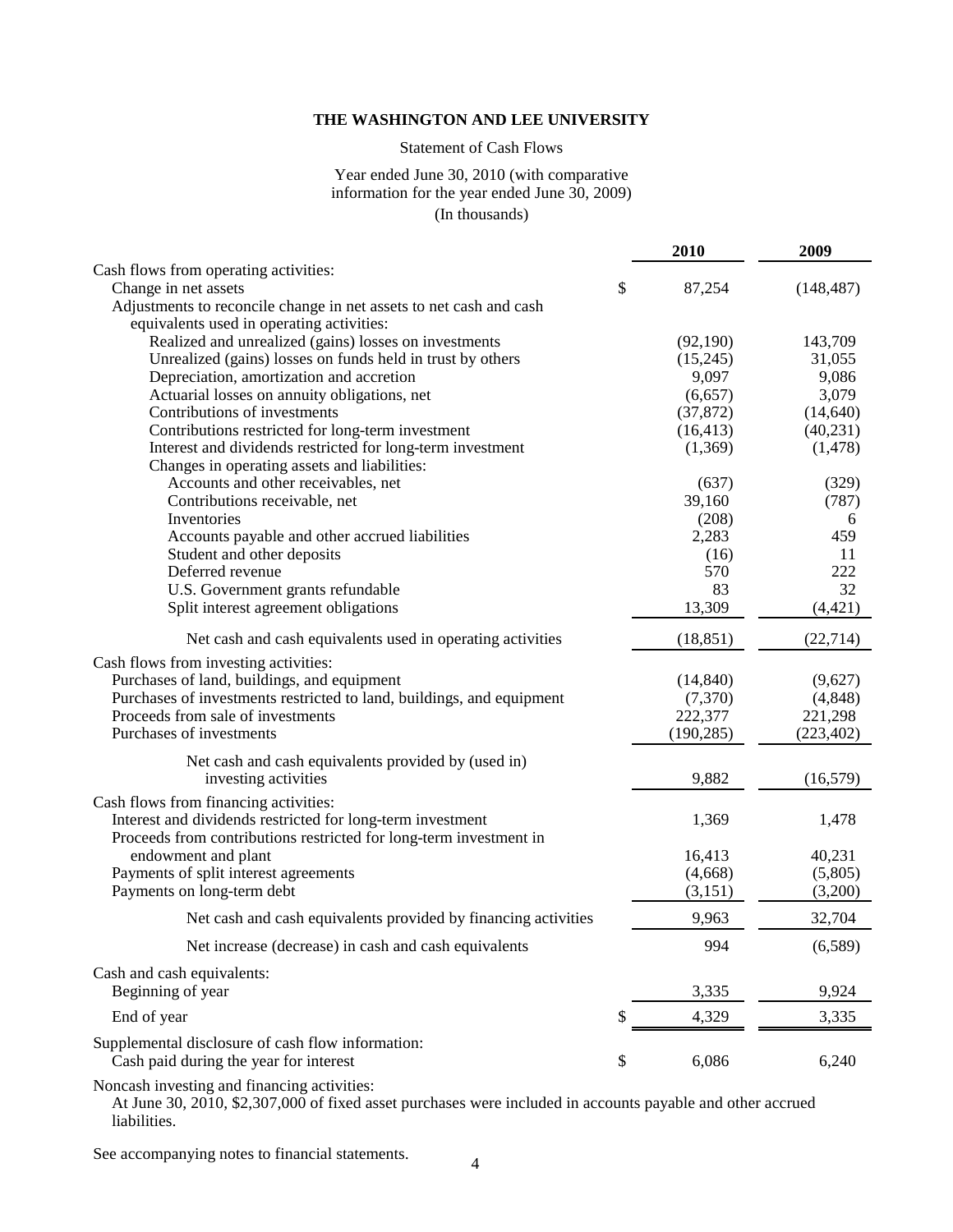Notes to Financial Statements

June 30, 2010 (with comparative information for the year ended June 30, 2009)

#### **(1) Description of Organization**

The Washington and Lee University (the University) is a private, liberal arts university in Lexington, Virginia. Founded in 1749, it is the ninth oldest institution of higher learning in the nation. The University is named after George Washington, as he gave the school its first major endowment, and after General Robert E. Lee, as a result of his strong leadership as president of the University. The University is comprised of the College, the Ernest Williams II School of Commerce, Economics and Politics, and the School of Law. There are approximately 1,700 undergraduate students and approximately 400 law students.

#### **(2) Summary of Significant Accounting Policies**

#### *(a) Basis of Financial Statement Presentation*

The financial statements have been prepared on the accrual basis of accounting.

#### *(b) Classification of Net Assets*

Based on the existence or absence of donor-imposed restrictions, the University's net assets have been grouped into the following three classes:

*Unrestricted* – Net assets that are not subject to donor-imposed stipulations.

*Temporarily Restricted* – Net assets whose use is limited by donor-imposed stipulations that either expire by passage of time or can be fulfilled and removed by actions of the University pursuant to those stipulations.

*Permanently Restricted* – Net assets whose use is limited by donor-imposed stipulations that neither expire by passage of time nor can be fulfilled or otherwise removed by the University.

The University classifies the portion of donor-restricted endowment funds that is not classified as permanently restricted net assets as temporarily restricted net assets until appropriated for expenditure.

The University retains an interest in several funds held in trust by others (see note 10) which are classified as permanently restricted net assets. Annual adjustments to record the University's interest in such trusts at the current market value are also recorded as permanently restricted in the statement of activities and are, therefore, reflected as permanently restricted net assets in the statement of financial position.

#### *(c) Summarized Comparative Information*

The statement of activities includes certain summarized comparative information for the year ended June 30, 2009 in total but not by net asset class. Such information does not include sufficient detail to constitute a presentation in conformity with U.S. generally accepted accounting principles. Accordingly, such information should be read in conjunction with the University's financial statements for the year ended June 30, 2009 from which the summarized information was derived.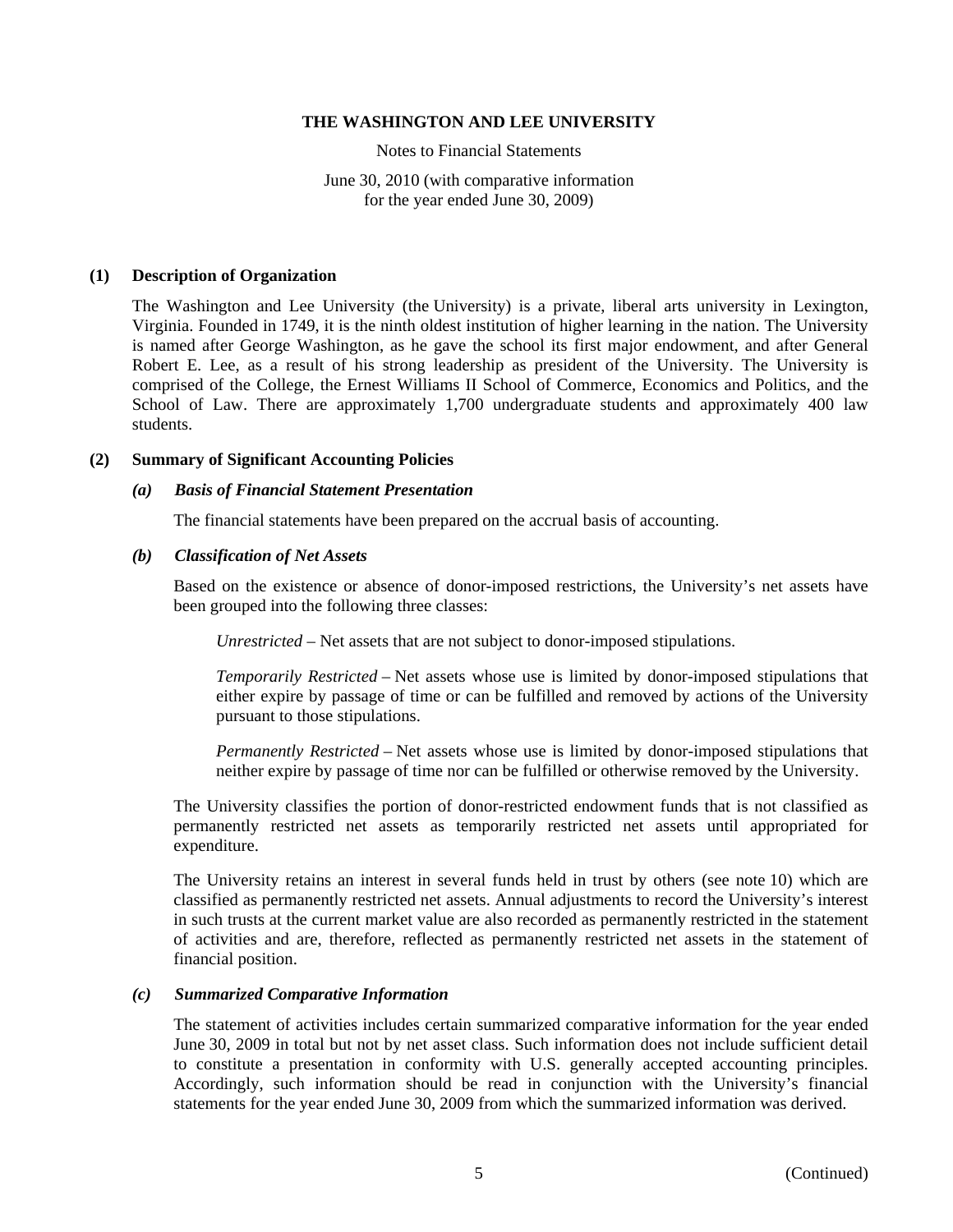Notes to Financial Statements

June 30, 2010 (with comparative information for the year ended June 30, 2009)

# *(d) Cash and Cash Equivalents*

The University considers all highly liquid investments with a maturity of three months or less when purchased to be cash equivalents, except those cash equivalents held by investment managers as part of their long-term investment strategy.

# *(e) Inventories*

Inventories are stated at the lower of cost or market with cost determined on the first-in, first-out (FIFO) basis.

# *(f) Investments*

Investments in marketable equity securities and all investments in debt securities are reported at fair value based on quoted market prices at the reporting date.

Other investments, such as hedge fund investments, private equity and venture capital, natural resource and real estate investments, are reported at estimated fair value, based on valuations provided by external investment managers and evaluated for reasonableness by the University. Because these alternative investments are not readily marketable, their estimated fair value is subject to additional uncertainty, and therefore values realized upon disposition may vary significantly from currently reported fair values.

Investments are exposed to several risks, such as interest rate, currency, market and credit risks. Due to the level of risk associated with certain investment securities, it is at least reasonably possible that changes in the values of investment securities will occur in the near term and that such changes could materially affect the amounts reported in the University's financial statements.

Gifts of investments are recorded at their fair value (based upon quotations or appraisals) at the date of gift. Purchases and sales of investments are recorded on the trade date. All investment income is reported in the period earned as unrestricted revenues, temporarily restricted revenues, or permanently restricted revenues depending on donor restrictions. The amount of investment income necessary to satisfy the Board of Trustees (the Board) approved spending policy for the endowment fund is included in the endowment returns allocated to operations in the statement of activities. Any excess of income earned over the approved spending amount is retained in the endowment pool.

Except for investments where donors specifically provide otherwise, investments are maintained in a pool. Gifts that are invested in the pool are assigned units of participation in the pool based upon their fair market value on the date of gift and the most recently determined unit market value for the existing units of participation. Subsequent distributions of annual income, based on the spending formula authorized by the Board, of the investment pool are based upon the number of units of participation. Withdrawals are based upon the most recently determined market value of the respective units of participation, which includes both realized and unrealized net gains or losses. The market value of the units of participation is calculated monthly.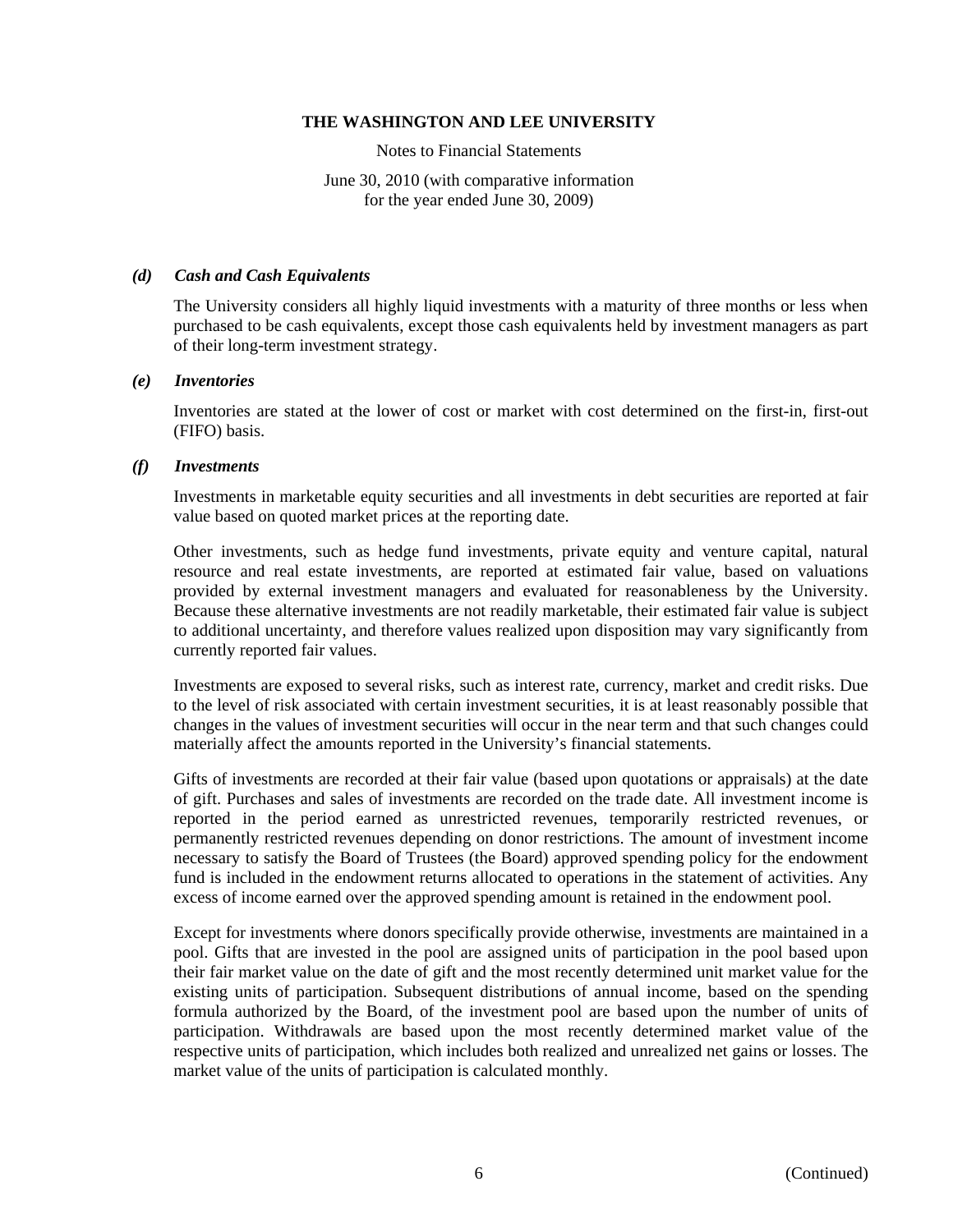Notes to Financial Statements

June 30, 2010 (with comparative information for the year ended June 30, 2009)

#### *(g) Split Interest Agreements*

The University is a participating beneficiary in a number of split interest agreements such as charitable remainder trusts and charitable lead trusts. Donors establish and fund a trust with specified distributions to be made to a designated beneficiary or beneficiaries over the trust's term. If applicable, liabilities to beneficiaries associated with these split interest agreements are calculated using the appropriate discount rate at the time they are established. If applicable under generally accepted accounting principles, liabilities for these split interest agreements are adjusted annually for changes in actuarial assumptions, amortization of the discount or to use a current discount rate. Upon termination of the trust, the University receives the portion of assets remaining in the trust as specified by the donor.

Charitable remainder trusts, for which the University is not the trustee, are recorded at the fair value of their beneficial interest. The University records revenue for charitable lead trusts, for which the University is the trustee, based on the present value of future cash flows expected to be received by the University. The fair value of the assets held in trust by the University are included in investments and the associated liability, representing the present value of the liability to the donor's estate, is included in split interest agreement obligations in the statement of financial position.

The University also manages gift annuities, which consist of nontrust assets donated to the University in exchange for a fixed payment for a specified period of time. The gift annuities are recognized at fair value when received, and included in investments in the statement of financial position. The associated liability is initially calculated at the present value of future cash flows and adjusted in subsequent periods to reflect changes in actuarial assumptions. Liabilities associated with gift annuities are included in split interest agreement obligations in the statement of financial position.

Pooled life income funds are donated funds received by the University and are assigned a specific number of units in the pool. The donor is paid the amount of income earned on the donor's assigned units. Pooled life income funds are recorded at their fair value and are included in investments in the statement of financial position. The University's interest is recognized as contribution revenue in the period in which the assets are received by the donor. The difference between the fair value of the assets when received and the revenue recognized is recorded as a liability and included in split interest agreement obligations in the statement of financial position.

# *(h) Funds Held in Trust by Others*

Funds held in trust by others represent resources neither in the possession nor under the control of the University, but held and administered by outside fiscal agents, with the University deriving income from such funds. The fair value of the University's share of the assets is reflected in the statement of financial position and the income (including unrealized appreciation and depreciation) is recorded in the statement of activities.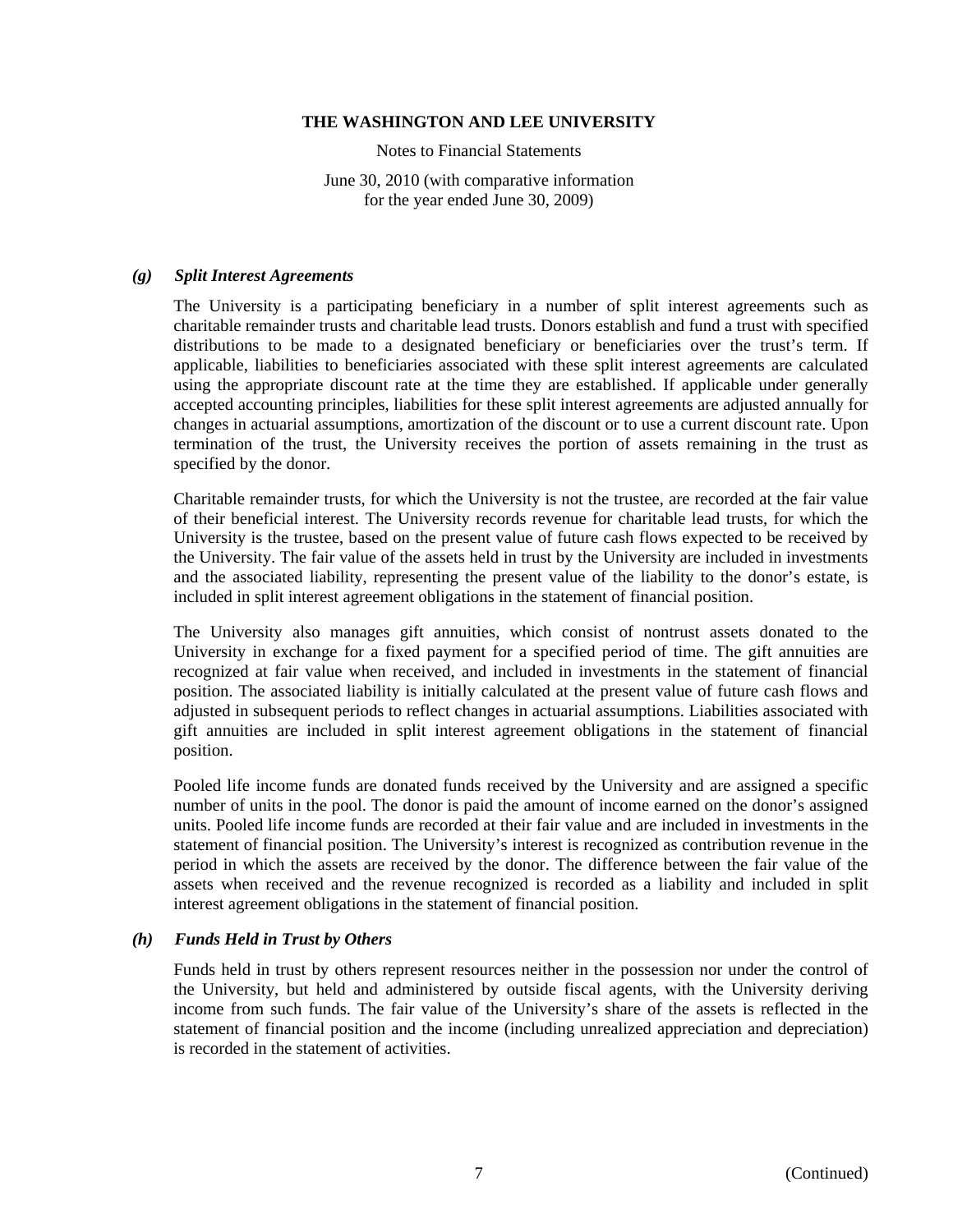Notes to Financial Statements

June 30, 2010 (with comparative information for the year ended June 30, 2009)

#### *(i) Land, Buildings, and Equipment*

Land, buildings, and equipment, including art properties, are stated at cost at the date of acquisition or fair value at the date of gift, less accumulated depreciation, computed on a straight-line basis over the estimated useful lives of land improvements (15-30 years), buildings (30-50 years), and equipment (10 years). The University does not provide depreciation on its art properties because a decrease in economic benefit is not anticipated since the University expects to take the necessary steps to maintain their condition. Interest on borrowings is capitalized from the date of the borrowing until the specified qualifying assets acquired with those borrowings are ready for their intended use or the borrowing is retired, whichever occurs first. Capitalized interest is amortized over the useful life of the qualifying asset.

# *(j) Classification of Gifts*

Contributions, including unconditional promises to give, are reported as increases in the appropriate category of net assets, except contributions that impose restrictions that are met in the same fiscal year. These contributions are received and included in unrestricted revenues.

The University records gifts of cash and other assets at their fair value as restricted support if they are received with donor stipulations that limit their use. When a donor restriction expires, that is, when a stipulated time restriction ends or purpose restriction is accomplished, temporarily restricted net assets are reclassified to unrestricted net assets and reported in the statement of activities as net assets released from restrictions. Conditional promises to give are not recognized until the conditions on which they depend are substantially met.

The University reports gifts of land, buildings, and equipment as unrestricted support unless explicit donor stipulations specify how the donated assets must be used. Gifts of long-lived assets with explicit restrictions that specify how the assets are to be used and gifts of cash or other assets that must be used to acquire long-lived assets are reported as restricted support.

In the event a donor makes changes to the nature of a restricted gift which affects its classification among the net asset categories, such amounts are reflected as "redesignated funds" in the statement of activities.

#### *(k) Contributions Receivable*

The University records a receivable to reflect the unconditional promises of donors to make future contributions. Unconditional promises to give that are expected to be collected in future years are recorded at the present value of their estimated future cash flows using discount rates applicable to the years in which the promises are received. An allowance is made for uncollectible contributions based upon management's judgment after analysis of creditworthiness of the donors, past collection experience, and other relevant factors.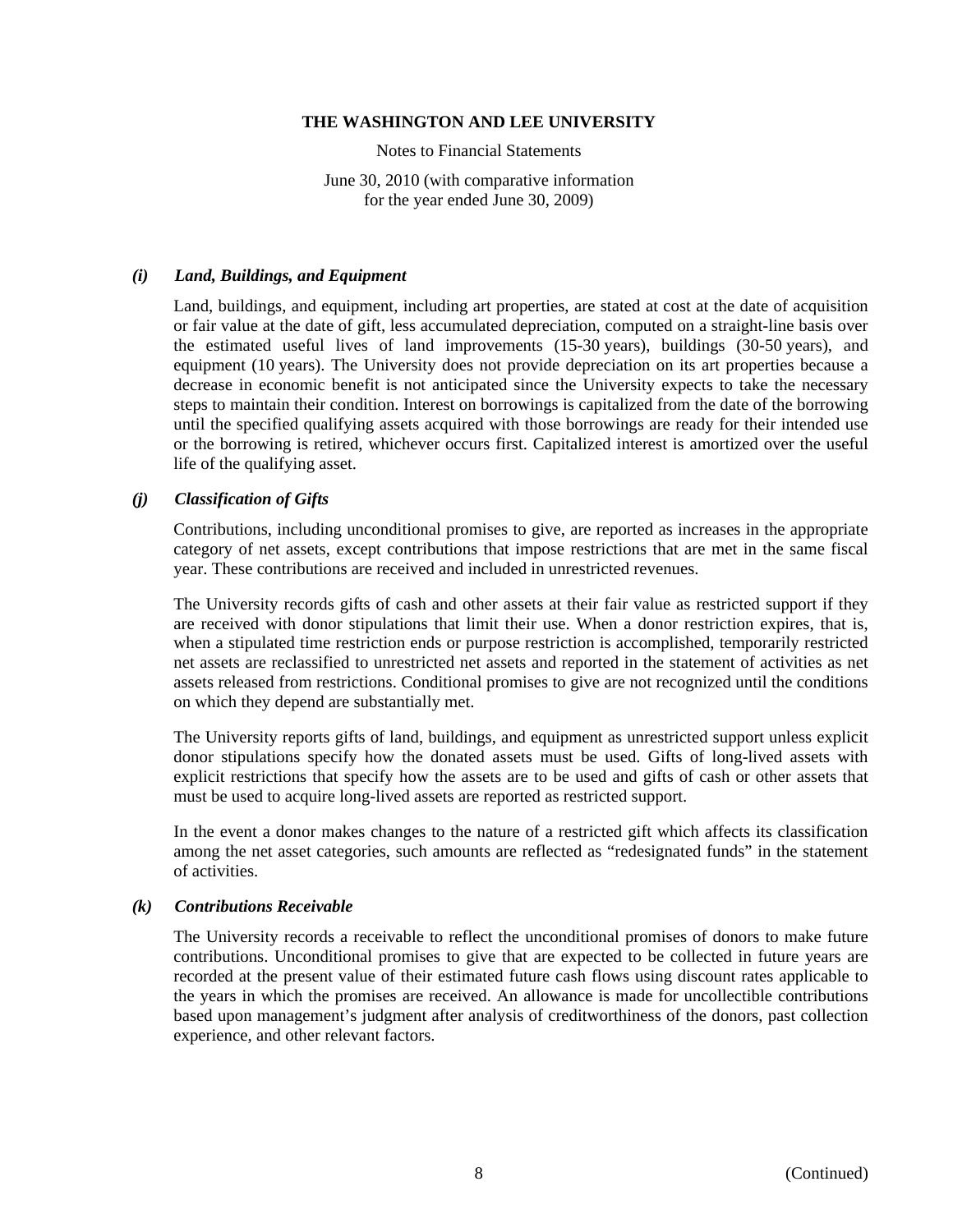Notes to Financial Statements

June 30, 2010 (with comparative information for the year ended June 30, 2009)

# *(l) Asset Retirement Obligations*

The University has recorded a liability for its asset retirement obligations (ARO), although the exact timing and method of settlement are unknown. The ARO was capitalized as part of the carrying amount of the long-lived asset retroactively to the time at which legal or contractual regulations created the obligation. The ARO for the University is primarily associated with the cost of removal and disposal of asbestos and fuel tanks.

# *(m) Tuition and Fees*

Tuition and fee revenues are recorded on the statement of activities net of student financial aid as unrestricted revenue. Student financial aid is provided from earnings on restricted funds and certain board-designated endowments, along with gifts and grants dedicated to providing student financial aid.

# *(n) Functional Expenses*

The University has developed and implemented a system of allocating expenses related to more than one function. These expenses are depreciation, interest and operations and maintenance of plant. Depreciation is allocated by individual fixed assets to the function utilizing that asset. Interest is allocated based on the use of borrowed money in the individual functional category.

Operations and maintenance of plant expenses are divided into those used for the total institution not charged back to the operating units, and those that are charged to some units but not all units. Allocation was determined though a study of departmental uses of the operations and maintenance budget within each functional category.

# *(o) Operations*

Operating revenues and expenses include all transactions that increase or decrease net assets, except those associated with long-term gifts for endowment and plant. Operating revenues include investment return appropriated in accordance with the University's endowment spending policy, as reflected in the statement of activities as endowment return allocated to operations.

# *(p) Derivative Instruments*

All derivative instruments are recognized as either assets, included in accounts and other receivables, or liabilities, included in accounts and other payables, in the statement of financial position at their respective fair values. Changes in the fair value of derivative instruments are recorded as other nonoperating activities on the statement of activities.

Using derivative financial instruments may increase the University's exposure to credit risk and market risk. The University minimizes the credit (or repayment) risk in derivative instruments by (1) entering into transactions with high-quality counterparties, (2) limiting the amount of exposure to each counterparty, and (3) monitoring the financial condition of its counterparties. Market risk is the adverse effect on the value of a derivative financial instrument that results from a change in interest rates.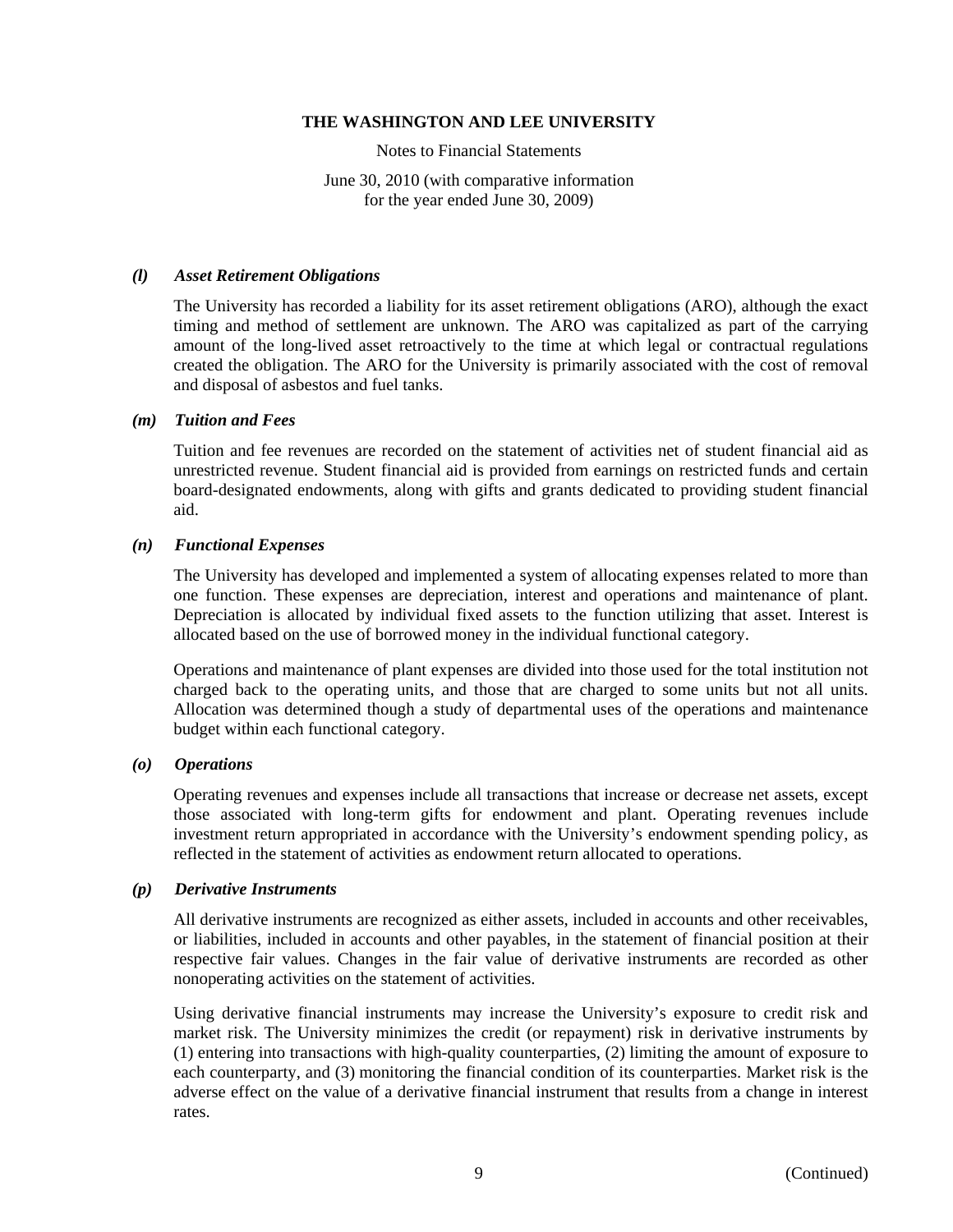Notes to Financial Statements

June 30, 2010 (with comparative information for the year ended June 30, 2009)

#### *(q) Income Taxes*

The University is exempt from federal income taxes under Section  $501(c)(3)$  of the Internal Revenue Code. However, there are certain activities conducted by the University that are considered unrelated business activities which are not exempt from federal and state income tax. The University files timely federal and state returns for these activities and makes the necessary tax payments, if applicable. The University believes that no significant uncertain tax positions have been taken in its tax returns.

#### *(r) Fair Value Measurements*

Certain assets and liabilities are reported or disclosed at fair value in the financial statements. Fair value is defined as the price that would be received to sell an asset or paid to transfer a liability in an orderly transaction between market participants at the measurement date. See note 20 for additional information with respect to fair value measurements.

#### *(s) New Accounting Pronouncements*

Effective June 30, 2010, the University adopted the disclosure provisions of Accounting Standards Update No. 2009-12, *Investments in Certain Entities That Calculate Net Asset Value per Share (or Its Equivalent)* (ASU 2009-12)*.* The required disclosures include information about the investor's ability to redeem its investments at the measurement date, unfunded commitments, and investee strategy.

# *(t) Use of Estimates*

The preparation of financial statements in conformity with U.S. generally accepted accounting principles requires management to make estimates and assumptions that affect the reported amounts of assets and liabilities and disclosure of contingent assets and liabilities at the date of the financial statements and the reported amounts of revenues and expenses during the reporting period. Items subject to such estimates and assumptions primarily include the carrying value of nontraditional investments, certain real estate holdings, post-retirement benefits, land, buildings and equipment, and accounts and contributions receivable. In the near term, actual results could differ from those estimates.

# **(3) Notes Receivable**

Notes receivable are carried at face value, less an allowance for doubtful accounts of \$405,000 and \$401,000 at June 30, 2010 and 2009, respectively. The interest rates on federal student financial aid ranged from 3% to 5% for the years ended June 30, 2010 and 2009. Maturity dates range up to 10 years.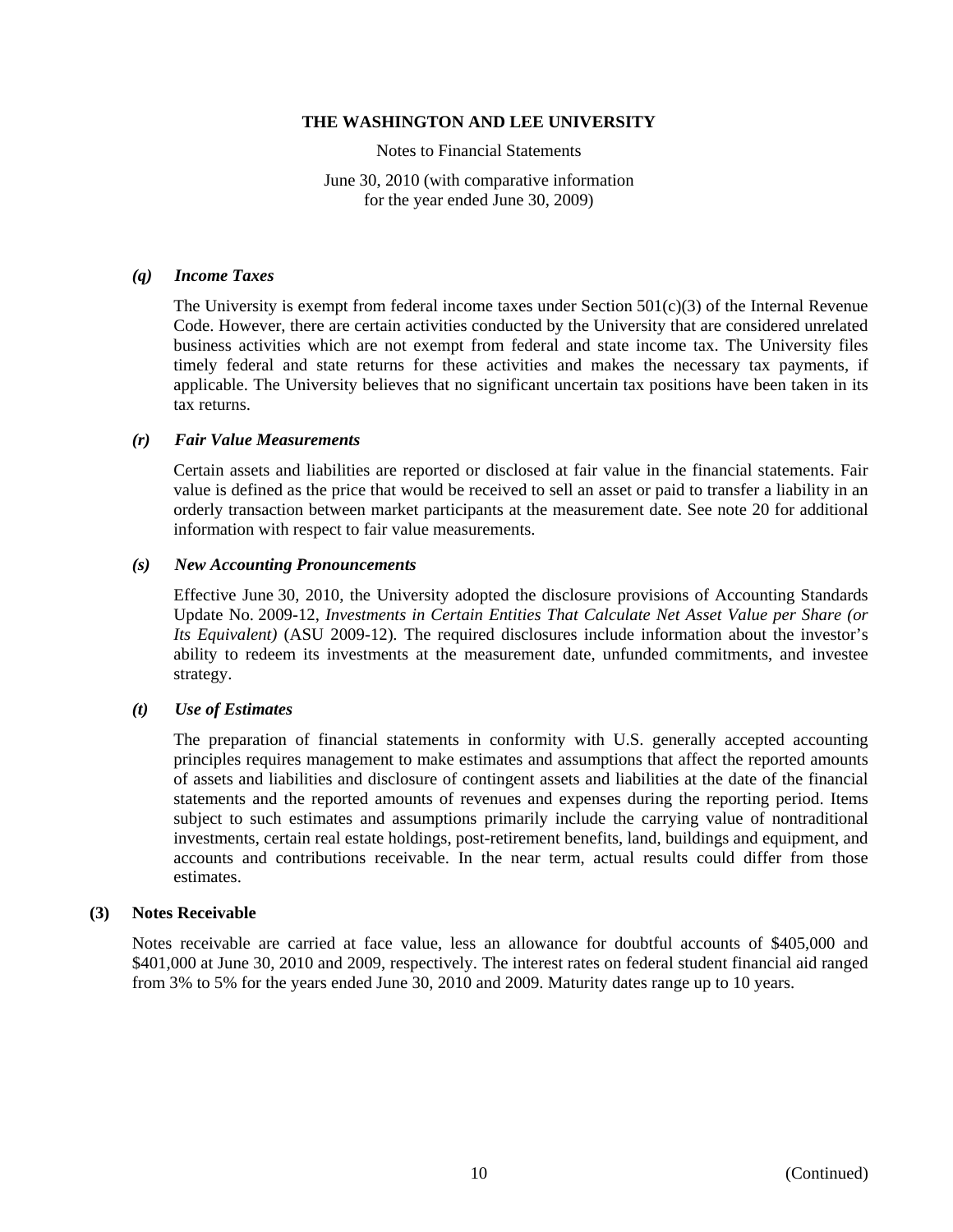Notes to Financial Statements

# June 30, 2010 (with comparative information for the year ended June 30, 2009)

# **(4) Contributions Receivable**

Contributions receivable, which are reported net of an allowance for uncollectible amounts and a present value discount, are expected to be collected as follows at June 30, 2010 and 2009 (in thousands):

|                                                                                                           | <b>2010</b>                   | 2009                      |
|-----------------------------------------------------------------------------------------------------------|-------------------------------|---------------------------|
| Receivable in less than one year<br>Receivable in one year to five years<br>Receivable in over five years | \$<br>54,679<br>29,534<br>607 | 54,472<br>70,850<br>2,341 |
| Total contributions receivable, gross                                                                     | 84,820                        | 127,663                   |
| Less allowance for uncollectible contributions                                                            | (819)                         | (1,211)                   |
| Total contributions receivable, net of allowance                                                          | 84,001                        | 126,452                   |
| Discount to reduce contributions to present value                                                         | (3,746)                       | (7,037)                   |
| Total                                                                                                     | 80,255                        | 119,415                   |

The University discounts contributions to present value utilizing a discount rate on the date of the pledge, which remains constant for the life of a pledge. The discount rates ranged from 0.32% to 7.73% at June 30, 2010.

As of June 30, 2010, gross contributions receivable include \$43,306,000 remaining to be collected on two permanently restricted contributions. These contributions are restricted to fund faculty salaries, scholarships, professorships, internships, lectures, and a special fund that enables the University to respond strategically to changing needs.

# **(5) Land, Buildings, and Equipment**

Land, buildings, and equipment at June 30, 2010 and 2009 consist of the following (in thousands):

|                               | 2010          | 2009       |
|-------------------------------|---------------|------------|
| Land                          | \$<br>2,712   | 2,712      |
| Land improvements             | 8,191         | 7,992      |
| Buildings and improvements    | 271,349       | 266,283    |
| Equipment                     | 39,827        | 38,417     |
| Art properties                | 2,465         | 2,328      |
|                               | 324,544       | 317,732    |
| Less accumulated depreciation | (133, 264)    | (124, 297) |
|                               | 191,280       | 193,435    |
| Construction in progress      | 16,027        | 5,779      |
| Total                         | \$<br>207,307 | 199,214    |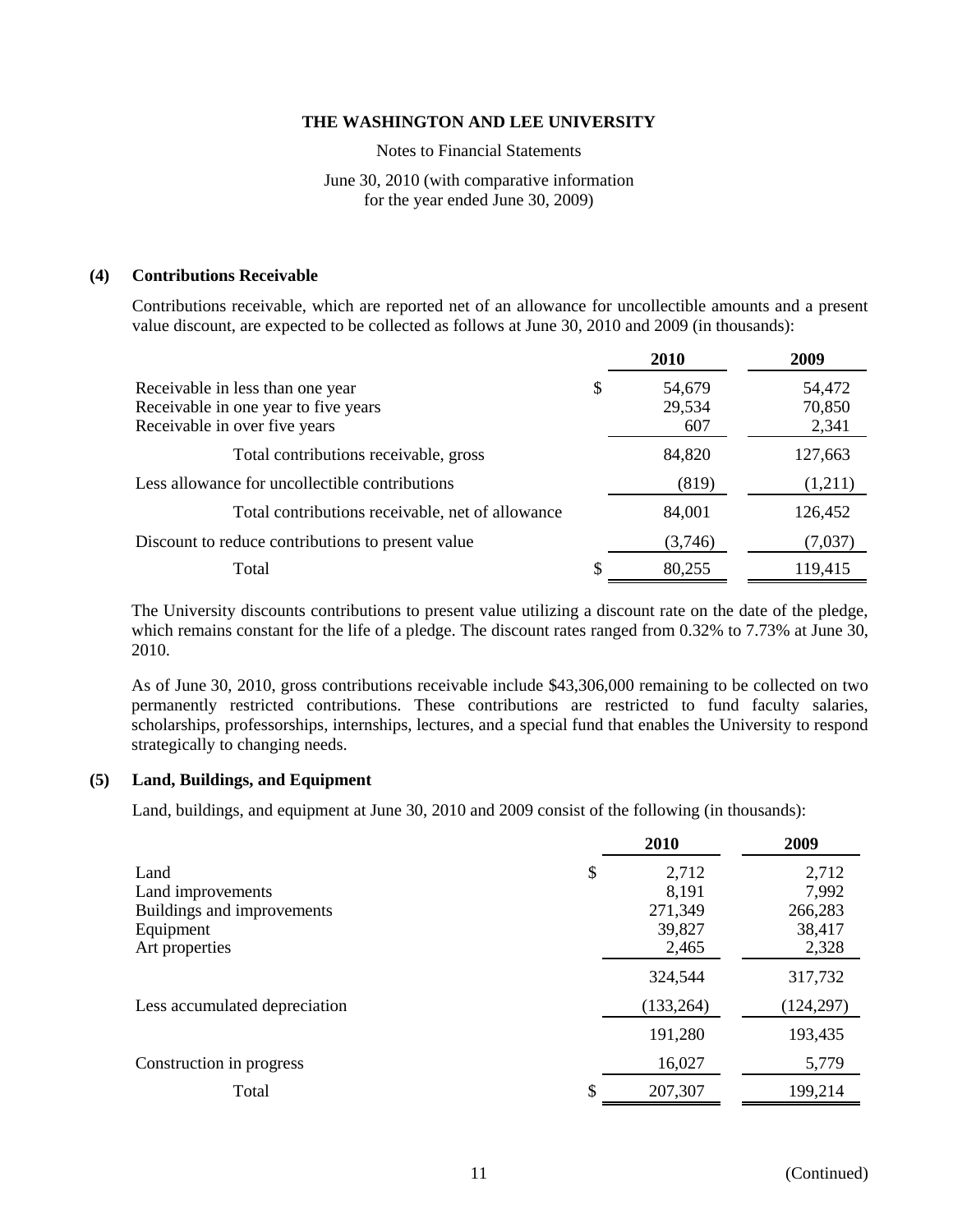Notes to Financial Statements

# June 30, 2010 (with comparative information for the year ended June 30, 2009)

#### **(6) Temporarily Restricted Net Assets**

Temporarily restricted net assets at June 30, 2010 and 2009 are available for the following purposes (in thousands):

|                                                          | <b>2010</b> | 2009    |
|----------------------------------------------------------|-------------|---------|
| Financial aid                                            | \$<br>6,169 | 8,120   |
| Program support                                          | 49,156      | 42,011  |
| Buildings and equipment                                  | 18,390      | 23,159  |
| Other                                                    | 3,182       | 2,103   |
| Accumulated appreciation on donor-restricted endowment   |             |         |
| funds, principally for program support and financial aid | 213,254     | 183,361 |
| Total                                                    | 290,151     | 258,754 |

#### **(7) Permanently Restricted Net Assets**

The return earned on permanently restricted net assets at June 30, 2010 and 2009 is available to support the following (in thousands):

|                 | 2010    | 2009    |
|-----------------|---------|---------|
| Financial aid   | 222,841 | 213,437 |
| Program support | 425,196 | 411,592 |
| Other           | 8,344   | 5,396   |
| Total           | 656,381 | 630,425 |

#### **(8) Investments**

Most of the University's long-term investments are held in an investment pool. Annuity and life income trusts and certain other investments are maintained separately from the investment pool.

The participation in the pool and ownership of the other investments at June 30, 2010 and 2009 for each class of net assets is as follows (in thousands):

| 189,625 |
|---------|
| 258,248 |
| 350,002 |
|         |
| 797,875 |
|         |
|         |
| 165,255 |
| 241,831 |
| 299,052 |
|         |
| 706,138 |
|         |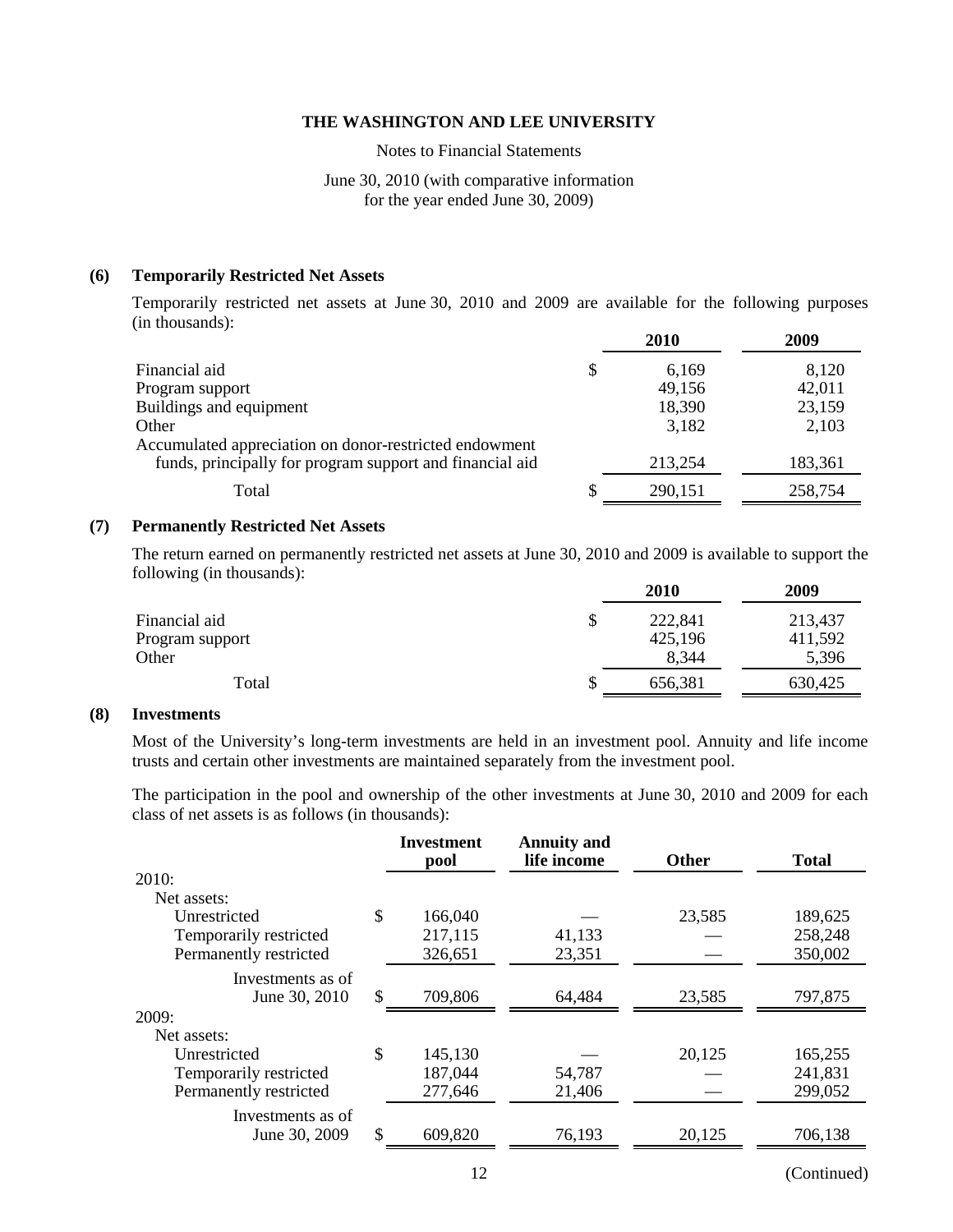Notes to Financial Statements

June 30, 2010 (with comparative information for the year ended June 30, 2009)

The University has made commitments to certain investments for which capital contributions are drawn over time. The outstanding commitments to these investments were \$14,152,000 as of June 30, 2010.

Full time faculty members and administrative, professional and supervisory employees who are defined as exempt personnel under the terms of the Fair Labor Standards Act of 1938, as amended, are eligible for University housing loans. These housing loans may be used to purchase, build, or improve a principal residence in the Lexington-Rockbridge County area immediately upon entering the employ of the University. These mortgage loans, included in investments on the statement of financial position, are carried at fair value of \$56,369,000 and \$52,344,000 as of June 30, 2010 and 2009, respectively. The interest rates on these loans range from 3.19% to 7.96% and maturity dates range up to 30 years. The face value of these loans as of June 30, 2010 and 2009 was approximately \$56,115,000 and \$55,837,000, respectively.

Prior to fiscal year 2008, the University invested in multiple managers to meet the University's long-term asset allocation. In January 2008, the University initiated a transition from investing in multiple managers to primarily investing in one manager, Makena Capital Management, LLC (Makena). Makena is the primary investment asset manager for the University. Makena offers a single pooled investment fund utilizing a multi-asset manager structure.

As of June 30, 2010, the University has \$592,056,000 of investments in both marketable and nonmarketable alternative investment funds that are reported at estimated fair value.

Of the \$592,056,000 of total alternative investments, \$6,831,000 represents the marketable alternative investments that are redeemable at net asset value under the original terms of the partnership agreements and/or subscription agreements and operations of the underlying funds. However, it is possible that these redemption rights may be restricted or eliminated by the funds in the future in accordance with the underlying fund agreements. Due to the nature of the investments held by the funds, changes in market conditions and the economic environment may significantly impact the net asset value of the funds and, consequently, the fair value of the University's interests in the funds. Furthermore, changes to the liquidity provisions of the funds may significantly impact the fair value of the University's interest in the funds.

The remaining \$585,225,000 represents the non-marketable alternative investments and, although a secondary market exists for non-marketable investments, it is not active and individual transactions are typically not observable. When transactions occur in this limited secondary market, they may occur at discounts to the reported net asset value. Therefore, if the redemption rights in the funds were restricted or eliminated and the University was to sell these investments in the secondary market, it is reasonably possible that a buyer in the secondary market may require a discount to the reported net asset value, and the discount could be significant.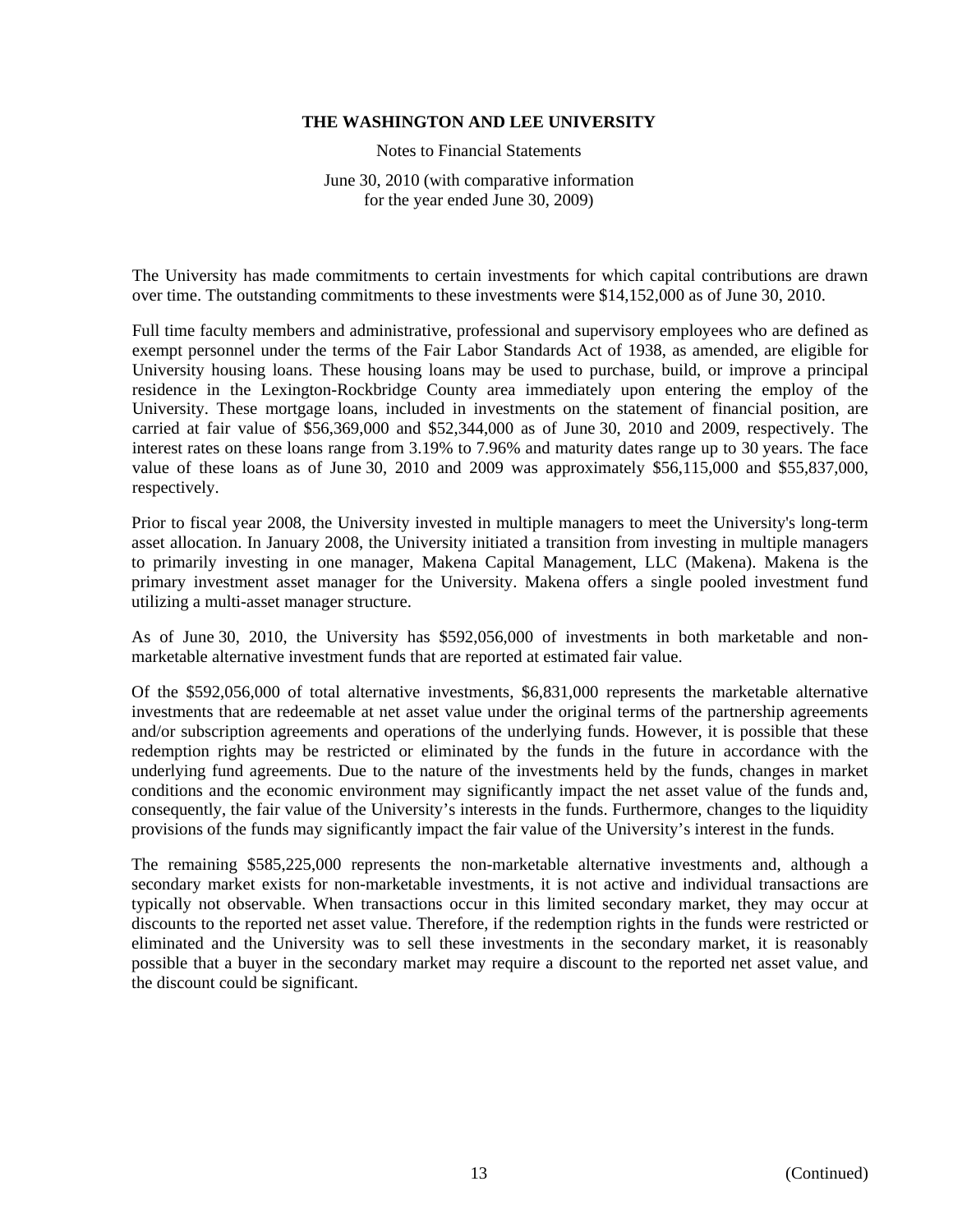Notes to Financial Statements

June 30, 2010 (with comparative information for the year ended June 30, 2009)

Investments, at estimated fair value, are comprised of the following at June 30, 2010 and 2009 (in thousands):

|                                 | <b>Endowment</b> | Life<br>income and<br>annuities | <b>Other</b> | <b>Total</b> | 2009<br><b>Total</b> |
|---------------------------------|------------------|---------------------------------|--------------|--------------|----------------------|
| Short-term investments          | \$<br>57,188     | 1,129                           | 481          | 58,798       | 29,394               |
| Equities                        | 1,547            | 49,051                          | 130          | 50,728       | 70,223               |
| Fixed income                    | 13,135           | 12,490                          | 7,829        | 33,454       | 28,243               |
| Real assets                     | 48,632           | 216                             | 1,154        | 50,002       | 53,083               |
| Emerging markets                |                  | 2,890                           |              | 2,890        | 2,509                |
| Hedge funds                     | 5,992            |                                 | 24           | 6,016        | 26,573               |
| Mortgage loans to staff and     |                  |                                 |              |              |                      |
| fraternities                    | 56,146           |                                 | 223          | 56,369       | 52,344               |
| Multi-Asset Class (see below) * | 499,982          |                                 | 1,983        | 501,965      | 410,515              |
| Private Equity/Venture Capital  | 37,504           |                                 | 149          | 37,653       | 33,254               |
| Total                           | \$<br>720,126    | 65,776                          | 11,973       | 797,875      | 706,138              |

\* This represents the University's investments in Makena. Makena's Multi-Asset Class portfolio is diversified across geographics, strategies, and over 150 best-of-class investment managers.

The following table summarizes the investment return and its classification in the statement of activities (in thousands):

|                                                                                                                                                                                                                  |   | 2010            | 2009               |
|------------------------------------------------------------------------------------------------------------------------------------------------------------------------------------------------------------------|---|-----------------|--------------------|
| Interest and dividend income, net of investment expenses of<br>\$606 and \$1,055 in 2010 and 2009, respectively<br>Net appreciation (depreciation) in fair value of investments                                  | S | 5,153<br>92,190 | 6,039<br>(143,709) |
| Total investment return                                                                                                                                                                                          |   | 97,343          | (137,670)          |
| Less investment return available under spending policy,<br>including board-designated amount of \$25,842 in 2010<br>and temporary restricted amount of \$4,083 in 2010                                           |   | (30, 814)       | (34, 782)          |
| Investment return in excess of (less than)<br>amount available under spending policy,<br>including permanently restricted amount<br>of \$3,745 in 2010 and temporarily restricted<br>amounts of \$34,107 in 2010 | S | 66.529          | 172,452)           |

The University maintains a statement of investment policies and objectives which is approved by the Investment Committee and the Board of Trustees. The policy, which is reviewed no less than every two years, provides guidance on investment objectives, appropriate investment vehicles, asset allocation and spending policy for the endowment investments. The University employed in December 2007, Makena Capital Management (Makena) to manage the majority of the University's endowment funds. In so doing,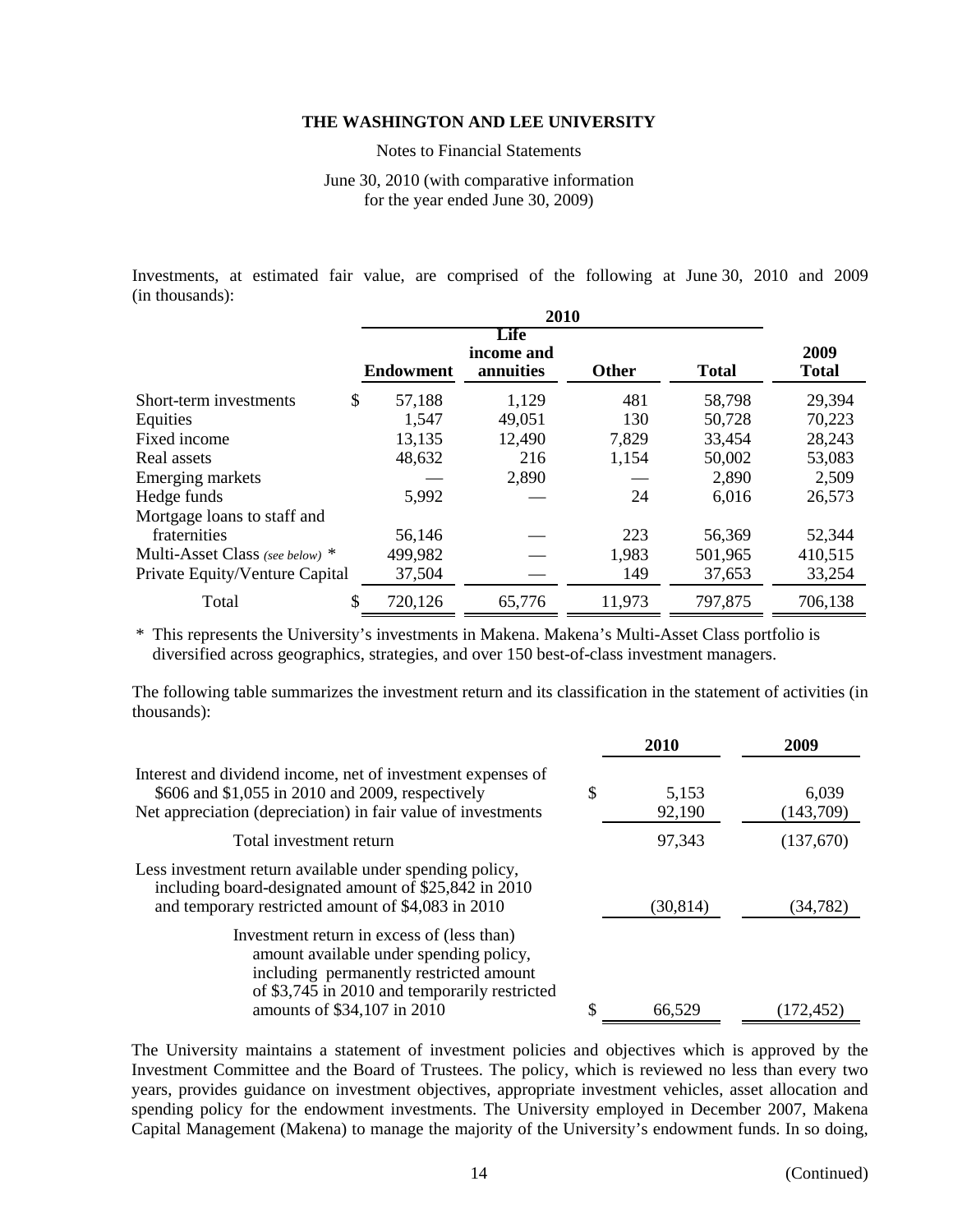Notes to Financial Statements

June 30, 2010 (with comparative information for the year ended June 30, 2009)

the University has delegated the authority for asset allocation and manager selection to Makena, and in the period since the selection of Makena, the University has redeemed holdings from other managers (legacy investments) and placed those funds with Makena. As of June 30, 2010, approximately 70% of the University's endowment funds were held at Makena.

Makena utilizes both traditional and non-traditional investment strategies for the implementation of asset allocation. The single investment pooled fund is invested in over 175 individual managers across 10 asset classes and within 40 sub-asset class investment strategies. The portfolio is structured across the asset and sub-asset classes to generate performance in excess of relevant benchmarks while realizing substantially lower volatility than equity markets.

The portfolio as of June 30, 2010 was allocated across the following asset classes as follows:

| U.S. Equity                    | 5%  |
|--------------------------------|-----|
| <b>International Equity</b>    | 5%  |
| <b>Emerging Markets Equity</b> | 5%  |
| <b>Tactical Hedged Equity</b>  | 7%  |
| <b>Real Estate</b>             | 8%  |
| Private Equity                 | 16% |
| <b>Natural Resources</b>       | 9%  |
| Absolute Return                | 31% |
| <b>Fixed Income</b>            | 12% |
| Cash                           | 2%  |

Other investments held by the University are related to "legacy" assets of the endowment which are a series of hedge funds, private equity and venture capital funds and real asset funds. These are held with the University as a limited partner in each of the investments. These funds are structured to draw as needed capital commitments from the investors over a defined period of time. The University, as of June 30, 2010, had potential capital draws to be called in these investments of approximately \$14.15 million. These funds were entered into with the expectation that their risk and return profiles were less correlated to equity indices and as a result could assist the portfolio in recognizing long-term real returns at lesser volatility than a simple equity portfolio could deliver. In addition, the University holds a portfolio of employee mortgages that serves as both an employee benefit and an investment. These assets most closely mirror fixed income investments with a defined earnings and principal repayment stream for each. Finally, the University holds cash and cash equivalents to address liquidity needs that are not as easily met under the Makena structure. The cash and cash equivalents are utilized to provide capital commitment funding on "legacy" investments and endowment payout.

In addition, the University has within its investments, those investments held by the University as trustee that provide payout to named beneficiaries but will ultimately be passed to the University. These funds are held at BNY Mellon and are invested primarily across a range of equity indexed products and fixed income indexed products in a more traditional investment approach. The majority of the funds are held in mutual fund products.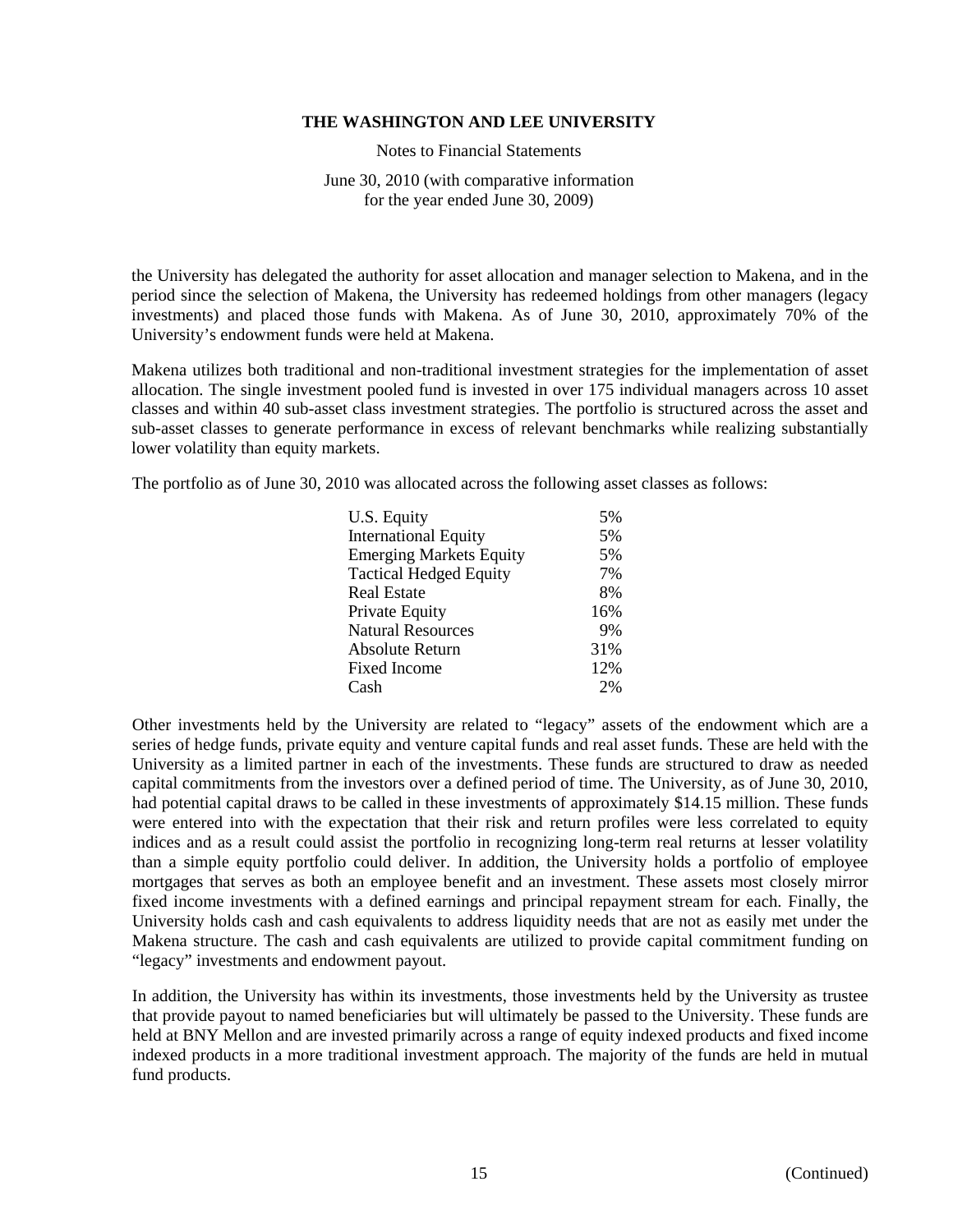Notes to Financial Statements

June 30, 2010 (with comparative information for the year ended June 30, 2009)

The following table provides outstanding unfunded commitments and fund redemption information by major asset class within the University's investment pool as of June 30, 2010 (in thousands):

|                                | 2010          |                                |                                                               |                                |  |  |
|--------------------------------|---------------|--------------------------------|---------------------------------------------------------------|--------------------------------|--|--|
|                                | Fair<br>value | <b>Unfunded</b><br>commitments | <b>Redemption</b><br>frequency<br>(if currently<br>available) | Redemption<br>notice<br>period |  |  |
| Investments:                   |               |                                |                                                               |                                |  |  |
| Short-term investments         | \$<br>58,798  |                                | Daily                                                         | $1$ day                        |  |  |
| Equities                       | 50,728        |                                | Daily, monthly                                                | 1 to 30 days                   |  |  |
| Fixed income                   | 33,454        |                                | Daily, monthly                                                | 1 to 30 days                   |  |  |
| Real assets                    | 50,002        | 8,752                          | $^{\ast}$                                                     | $\ast$                         |  |  |
| Emerging markets               | 2,890         |                                | Monthly                                                       | 30 days                        |  |  |
| Hedge funds                    | 6,016         |                                | Annual                                                        | 90 days                        |  |  |
| Mortgage loans to staff and    |               |                                |                                                               |                                |  |  |
| fraternities                   | 56,369        |                                | N/A                                                           | N/A                            |  |  |
| <b>Multi-Asset Class</b>       | 501,965       |                                | Annual                                                        | 1 year                         |  |  |
| Private Equity/Venture Capital | 37,653        | 5,400                          | $\ast$                                                        | $\ast$                         |  |  |
| Total investments              | 797,875       | 14,152                         |                                                               |                                |  |  |

\* These are primarily limited partnerships where distributions are made to investors through the liquidation of the underlying assets. It is expected to take 10-15 years to fully distribute these assets.

# **(9) Endowment**

Endowment is a term used commonly to refer to the resources that have been restricted by donors or designated by the Board of Trustees that will be invested to provide future revenue to support the University's activities. As of June 30, 2010, the University holds 1,171 endowment funds, of which 1,084 are true endowments (restricted by the donor) and 87 are quasi-endowments (designated by the Board). The fair value of true endowments at June 30, 2010 and 2009 was \$533,396,000 and \$448,187,000, respectively. The fair value of quasi-endowments at June 30, 2010 and 2009 was \$186,730,000 and \$176,493,000, respectively.

# *Interpretation of Relevant Law*

Based on the interpretation of Virginia's legislation, which incorporates the provisions of the Uniform Prudent Management of Institutional Funds Act (the Act or UPMIFA), by the Board of Trustees of the University, and absent explicit donor stipulations to the contrary, the University classifies the original value of gifts donated to the permanent endowment, as well as accumulations to the permanent endowment made at the direction of the donor, as permanently restricted net assets.

The remaining portion of the donor-restricted endowment fund that is not classified in permanently restricted net assets is classified as temporarily restricted net assets until those amounts are appropriated for expenditure by the Board of Trustees in a manner consistent with the standard of prudence prescribed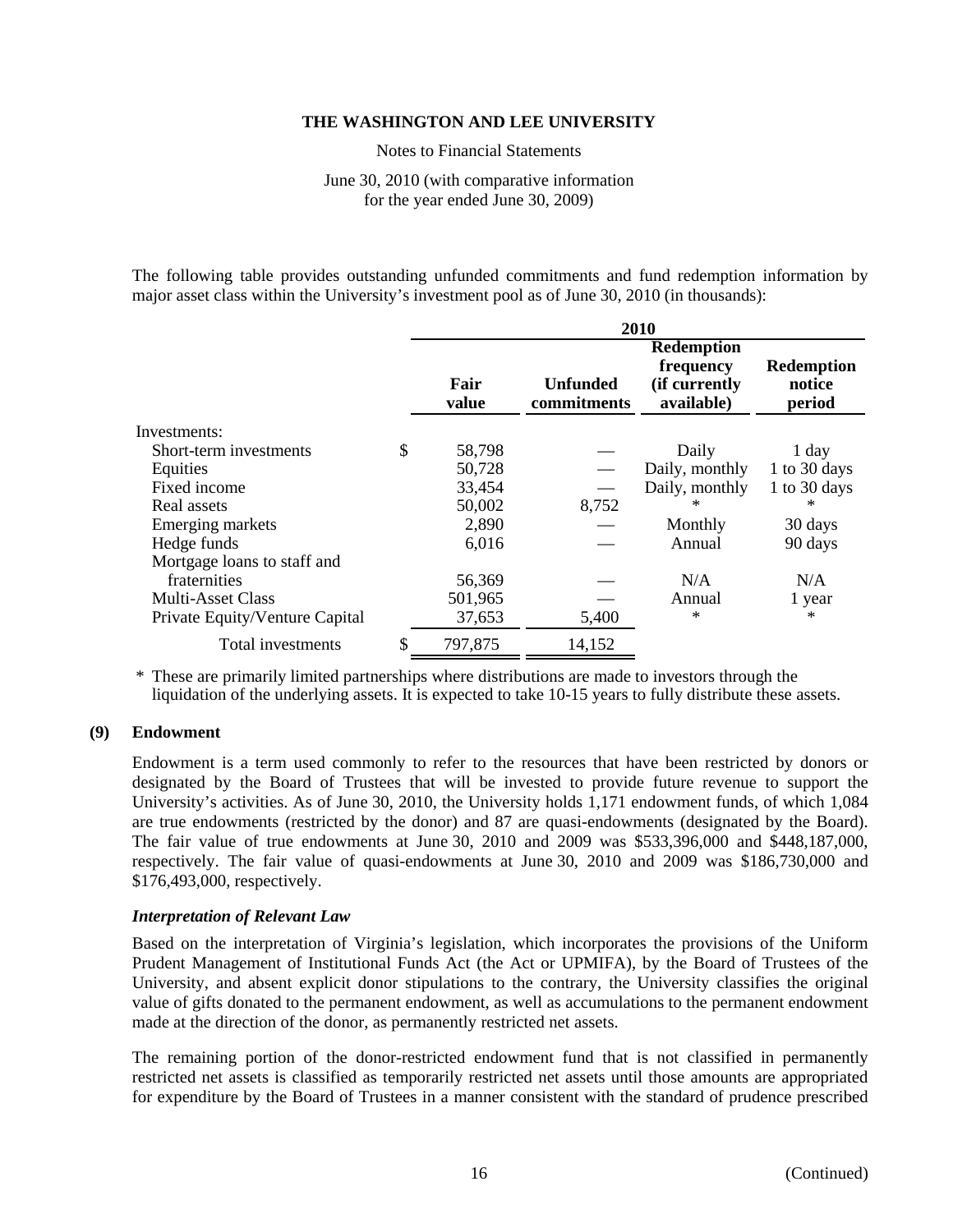Notes to Financial Statements

June 30, 2010 (with comparative information for the year ended June 30, 2009)

by the Act. In accordance with the Act, the University considers the following factors in making a determination to appropriate or accumulate donor-restricted endowment funds:

- 1. The duration and preservation of the fund;
- 2. The purposes of the University and the donor-restricted endowment fund;
- 3. General economic conditions;
- 4. The possible effect of inflation or deflation;
- 5. The expected total return from income and the appreciation of investments;
- 6. Other resources of the University; and
- 7. The investment policies of the University.

Endowment net assets consist of the following at June 30, 2010 (in thousands):

|                                  | <b>Unrestricted</b> | <b>Temporarily</b><br><b>Restricted</b> | <b>Permanently</b><br><b>Restricted</b> | <b>Total</b> |
|----------------------------------|---------------------|-----------------------------------------|-----------------------------------------|--------------|
| Donor-restricted endowment funds | (7.727)             | 214,472                                 | 326.651                                 | 533,396      |
| Board-designated endowment funds | 186,730             |                                         |                                         | 186,730      |
| Total endowed net assets         | 179,003             | 214,472                                 | 326,651                                 | 720,126      |

Included in temporarily restricted net assets at June 30, 2010 is \$213,254,000, which will be released from restriction when appropriated by the Board of Trustees.

Endowment net assets consist of the following at June 30, 2009 (in thousands):

|                                  | <b>Unrestricted</b> | <b>Temporarily</b><br><b>Restricted</b> | <b>Permanently</b><br><b>Restricted</b> | <b>Total</b> |
|----------------------------------|---------------------|-----------------------------------------|-----------------------------------------|--------------|
| Donor-restricted endowment funds | (13.909)            | 184.513                                 | 277.583                                 | 448,187      |
| Board-designated endowment funds | 176,493             |                                         |                                         | 176,493      |
| Total endowed net assets         | 162,584             | 184,513                                 | 277,583                                 | 624,680      |

Changes in endowment net assets for the year ended June 30, 2010 are as follows (in thousands):

|                                                             | <b>Unrestricted</b> | <b>Temporarily</b><br><b>Restricted</b> | <b>Permanently</b><br><b>Restricted</b> | <b>Total</b>     |
|-------------------------------------------------------------|---------------------|-----------------------------------------|-----------------------------------------|------------------|
| Endowment net assets, June 30, 2009                         | \$<br>162.584       | 184.513                                 | 277,583                                 | 624,680          |
| Investment return:<br>Investment income<br>Net appreciation | 7.898<br>19,141     | 21,200<br>30,745                        |                                         | 29,098<br>49,886 |
| Contributions and pledge payments                           | 1.994               | 21                                      | 49,068                                  | 51,083           |
| Appropriation for expenditure                               | (7,917)             | (22,007)                                |                                         | (29, 924)        |
| Transfer Board-designated funds                             | (4,697)             |                                         |                                         | (4,697)          |
| Endowment net assets, June 30, 2010                         | 179,003             | 214,472                                 | 326,651                                 | 720,126          |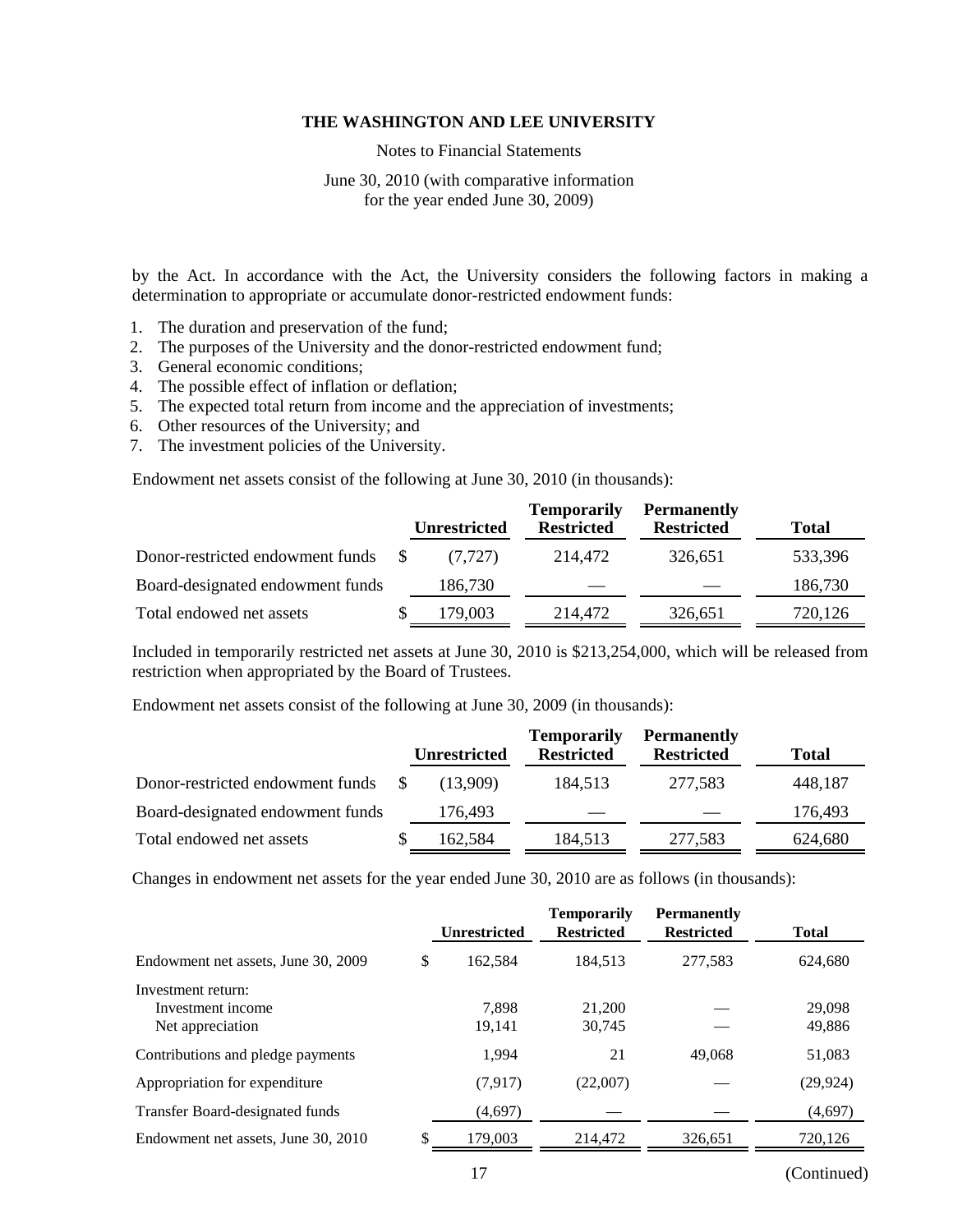Notes to Financial Statements

June 30, 2010 (with comparative information for the year ended June 30, 2009)

Changes in endowment net assets for the year ended June 30, 2009 are as follows (in thousands):

|                                                             | <b>Unrestricted</b> | <b>Temporarily</b><br><b>Restricted</b> | <b>Permanently</b><br><b>Restricted</b> | <b>Total</b>        |
|-------------------------------------------------------------|---------------------|-----------------------------------------|-----------------------------------------|---------------------|
| Endowment net assets, July 1, 2008                          | \$<br>493,641       | 1,253                                   | 228,410                                 | 723,304             |
| Net assets reclassification due to<br>adoption of FSP 117-1 | (278, 393)          | 278,393                                 |                                         |                     |
| Endowment net assets after reclassification                 | 215,248             | 279,646                                 | 228,410                                 | 723,304             |
| Investment return:<br>Investment income<br>Net depreciation | 1.650<br>(50, 581)  | 2,387<br>(73, 873)                      |                                         | 4.037<br>(124, 454) |
| Contributions and pledge payments                           | 6,506               | 14                                      | 49,318                                  | 55,838              |
| Appropriation for expenditure                               | (10, 116)           | (23,929)                                |                                         | (34,045)            |
| Redesignations                                              | (123)               | 268                                     | (145)                                   |                     |
| Endowment net assets, June 30, 2009                         | 162,584             | 184,513                                 | 277,583                                 | 624,680             |

# *Funds with Deficiencies*

From time to time, the fair value of assets associated with an individual donor-restricted endowment fund may fall below the original value of the fund. Deficiencies of this nature that are reported in unrestricted net assets were \$7,727,000 and \$13,909,000 as of June 30, 2010 and 2009, respectively. Subsequent gains that restore the fair value of the assets of the endowment fund to the required level will be classified as an increase in unrestricted net assets.

# *Return Objectives and Risk Parameters*

The University has adopted investment and spending policies for endowment assets that attempt to provide a predictable stream of funding to programs supported by its endowment while seeking to maintain the purchasing power of the endowment assets.

# *Strategies Employed for Achieving Objectives*

To satisfy its long-term rate-of-return objectives, the University relies on a total return strategy in which investment returns are achieved through both capital appreciation (realized and unrealized) and current yield (interest and dividends). The University targets a diversified asset allocation that places emphasis on investments in equities, bonds and absolute return strategies to achieve its long-term return objectives within prudent risk constraints.

# *Spending Policy and How the Investment Objectives Relate to Spending Policy*

The Board-approved spending formula for the endowment provides for spending the lesser of the prior year allocation incremented by a Consumer Price Index-based inflator, 6% of the three-year average of fair values at June 30, or a 5% ceiling related to the June 30 fair value. This single formula model is often referred to as a constant growth spending formula.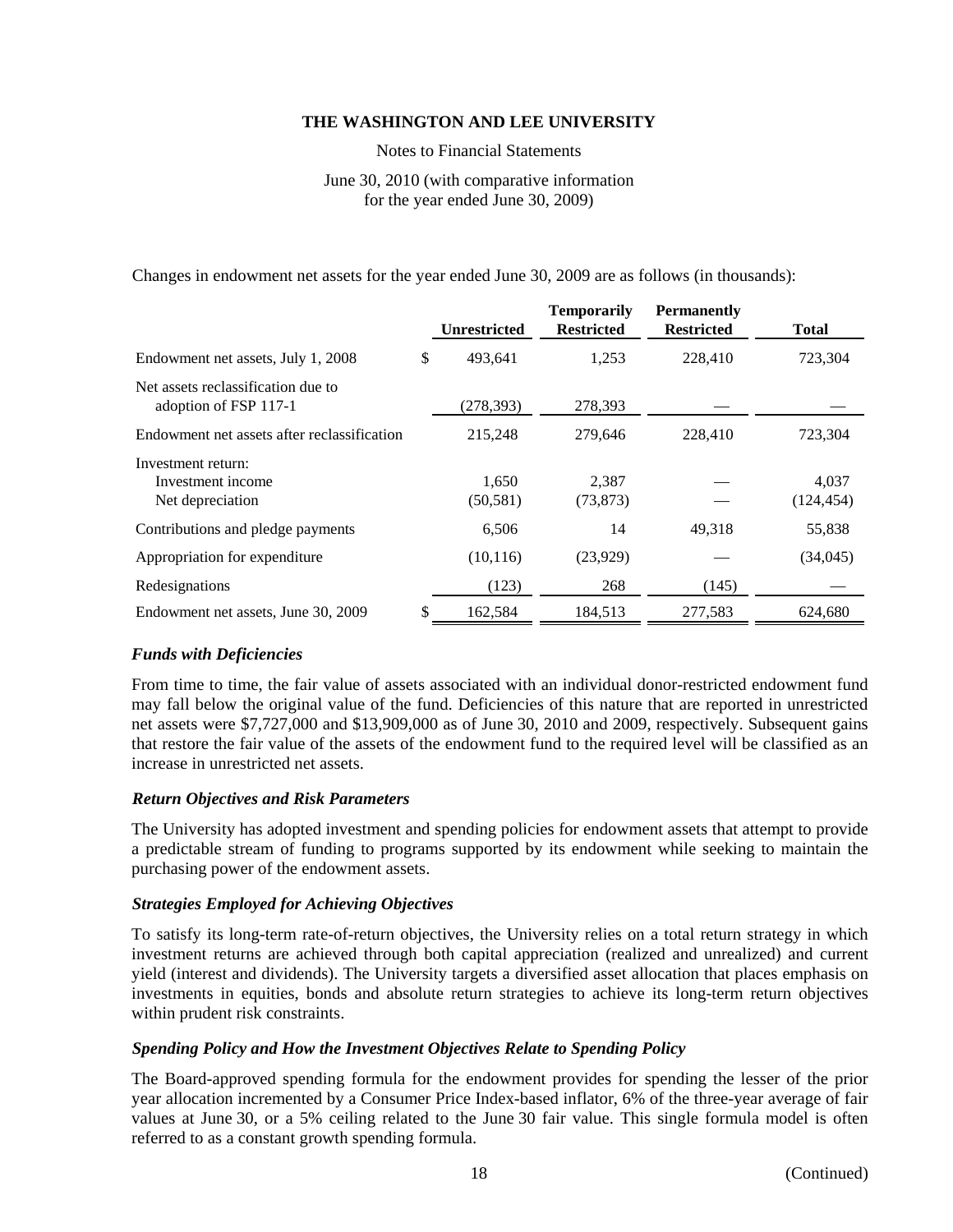Notes to Financial Statements

June 30, 2010 (with comparative information for the year ended June 30, 2009)

#### **(10) Funds Held in Trust by Others**

The majority of the funds held in trust by others (FHTBO) balance comes from the bequest of Letitia P. Evans of 15% of the annual net income of the Lettie Pate Evans Foundation, Inc. Restricted Fund. At June 30, 2010 and 2009, the fair value of the University's interest was reported by the trustees as \$246,114,000 and \$235,343,000, respectively. During the years ended June 30, 2010 and 2009, the University received distributions of \$8,110,000 and \$7,742,000, respectively, from the Lettie Pate Evans Foundation, Inc. Restricted Fund.

At both June 30, 2010 and 2009, the University maintained an interest in 46 and 45 other trusts with fair values reported by the trustees of \$41,921,000 and \$37,118,000, respectively, and received distributions for the years ended June 30, 2010 and 2009 of \$1,169,000 and \$1,379,000, respectively.

#### **(11) Long-Term Debt and Derivative Instruments**

Long-term debt consists of the following obligations at June 30, 2010 and 2009 (in thousands):

|                                                                        | Final<br>maturity | <b>Interest</b><br>rates | <b>2010</b> | 2009    |
|------------------------------------------------------------------------|-------------------|--------------------------|-------------|---------|
| Virginia College Building Authority:                                   |                   |                          |             |         |
| 1998 Note, includes premium of                                         |                   |                          |             |         |
| $$1,227$ and $$1,276$ , respectively<br>2001 Note, includes premium of | January 2031      | $5.03\% - 5.05\%$        | 53,432      | 53,481  |
| $$2,312$ and $$2,411$ , respectively<br>2006 Note, includes premium of | January 2034      | $5.00\% - 5.75\%$        | 45.310      | 45,411  |
| \$321 and \$341, respectively                                          | January 2016      | $4.00\% - 5.00\%$        | 14,646      | 16,272  |
| <b>Industrial Development Authority:</b>                               |                   |                          |             |         |
| 1997 Note                                                              | December 2012     | Variable                 | 1,850       | 2,532   |
| 2003 Note                                                              | April 2018        | Variable                 | 2.041       | 2,304   |
| Bank of America                                                        |                   |                          |             |         |
| 2008 Commercial Note                                                   | January 2014      |                          | 2,150       | 2,750   |
|                                                                        |                   |                          | 119,429     | 122,750 |

Aggregate principal payments due for the next five fiscal years are: 2011 – \$3,188,000; 2012 – \$3,047,000; 2013 – \$2,560,000; 2014 – \$1,983,000; 2015 – \$1,703,000 and thereafter – \$103,089,000.

In December 1997, the Industrial Development Authority of the City of Lexington, Virginia (the Lexington Authority) issued bonds in the amount of \$8,500,000. The proceeds derived from the sale were loaned to the University in exchange for its note payable. Such proceeds were used primarily to finance the renovation, furnishing and equipping of various buildings; to construct and renovate various entrances and parking areas; and to acquire campus-based motor vehicles. Semi-annual principal and interest payments continue until maturity in 2012. Interest on the note is payable semi-annually at variable rates equal to 67% of the LIBOR plus 0.20% (the Variable Rate). Concurrently with the issuance, the University entered into an interest rate swap agreement (Swap 1) on all \$8,500,000 of its variable rate debt under the note payable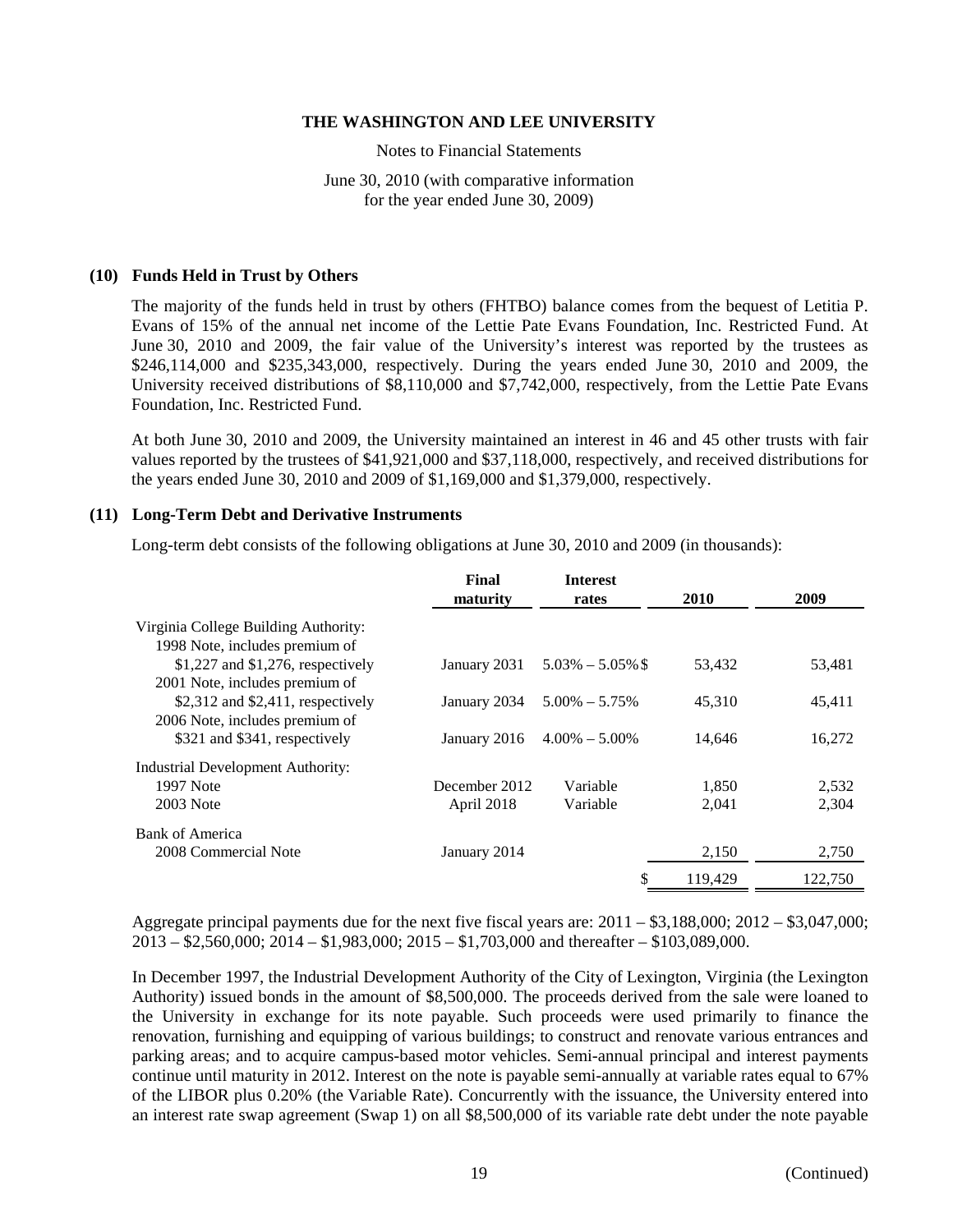Notes to Financial Statements

June 30, 2010 (with comparative information for the year ended June 30, 2009)

to the Lexington Authority, at a fixed rate of 4.56%. Swap 1 is used to minimize cash flow fluctuations of interest payments caused by the volatility of LIBOR.

In April 1998, the Virginia College Building Authority (VCBA) issued \$52,205,000 in Educational Facilities Revenue Bonds, Series of 1998 (the 1998 Bonds). The proceeds derived from the sale of the 1998 Bonds were loaned to the University in exchange for its Note. Such proceeds were used primarily to finance the construction of a new parking facility and to complete the extinguishment of \$7,870,000 of the Series 1992 Note and \$36,030,000 of the Series 1994 Note.

In June 2001, the VCBA issued bonds in the amount of \$43,000,000. The proceeds derived from the sale were loaned to the University in exchange for its unsecured note payable. Such proceeds were used to assist in the financing of the construction of a University Commons, renovation of Reid Hall, renovation of a portion of Doremus Gymnasium, renovation of Law rooms, the construction of an Arts and Music building, renovation of the University Co-op Building, relocation of utilities necessary for the construction of the aforementioned projects, and upgrades and improvements to the University central heating and cooling plant. Semi-annual interest payments began January 1, 2002 with annual principal payments commencing January 1, 2016 and continuing until maturity in January 2034. Interest on the note is at a per annum rate of 5.375% through January 2021, 5.00% through January 2025, and 5.75% through January 2034.

In March 2003, the Rockbridge IDA issued bonds in the amount of \$3,950,000. The proceeds derived from the sale were loaned to the University in exchange for its Note and such proceeds were used to extinguish the Series 2000 Note. Principal payments on this note are due in installments of \$65,833 on each January 1, April 1, July 1 and October 1, beginning July 1, 2003 and continuing until April 1, 2018. Interest on the unpaid principal is payable on these same dates at a variable annual rate equal to the sum of (a) 65% of the LIBOR and (b) 0.59%. Concurrently with the issuance, the University entered into an interest rate swap agreement (Swap 2) on all \$3,950,000 of its variable rate debt under the note payable to the Lexington Authority, at a fixed rate of 3.48%. Swap 2 is used to minimize cash flow fluctuations of interest payments caused by the volatility of LIBOR.

In December 2003, the University entered into a refinancing of its 1998 commercial taxable loan for the principal balance of \$6,000,000. The 2003 Commercial Note was refinanced in December 2008 and Swap 3 expired.

In August 2006, the VCBA issued Educational Facilities Revenue Bonds for \$20,045,000 (2006 Bonds), the proceeds of which were loaned to the University in exchange for a promissory note and such proceeds were used to refund the 1994 Note and will be used to pay for certain campus projects consisting of (a) the remodeling of the Co-op building to provide additional faculty offices, administrative assistant stations, student meeting rooms, and small lounge areas; (b) capital improvements pursuant to the University's Three Year Capital Plan, including the renovation and improvement of buildings, mechanical system replacements and improvements, computing system replacements and enhancements, and the maintenance and upgrade of health and safety systems; (c) capital improvement projects in connection with the creation of an energy performance program, including water conservation, lighting system improvements, various boiler enhancements, and a cover for the pool in the Warner Center; and (d) to pay costs of issuance of the 2006 Bonds. Annual principal and semi-annual interest payments on this note began January 1, 2007. The 2006 Bonds may not be called for redemption at the option of the Authority before January 1, 2016. 2006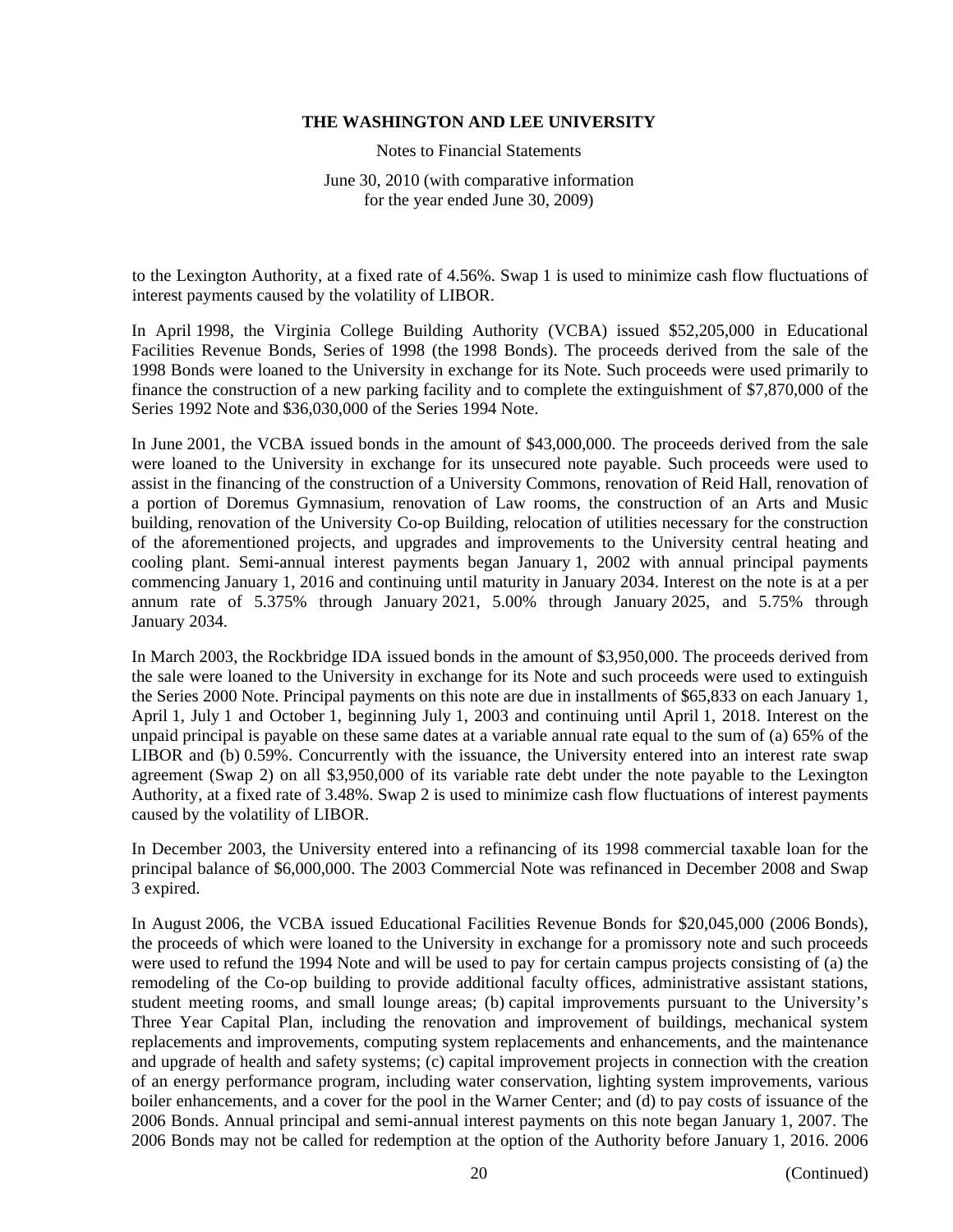Notes to Financial Statements

June 30, 2010 (with comparative information for the year ended June 30, 2009)

Bonds maturing on or after January 1, 2017, may be redeemed at the option of the Authority with direction of the University prior to their respective maturities in whole or in part at any time, on or after July 1, 2016.

In December 2008, the University entered into a refinancing of its 2003 commercial taxable loan for the principal balance of \$3,000,000. The 2008 Commercial Note is payable in monthly installments of \$50,000 plus interest based on a fixed annual rate of 2.76%.

In December 2009, the University entered into a Revolving Credit agreement with Branch Banking and Trust Company that permits the University to borrow through December, 2011 up to \$15,000,000, bearing interest at an adjusted LIBOR rate by adding 30-day LIBOR plus one and one-quarter of one percent (1.25%) per annum; however, the interest rate shall not be less than two and one-quarter of one percent (2.25%). The University paid an origination fee of \$5,000 for access to this liquidity. At June 30, 2010, the University had \$15,000,000 available under this facility.

The following table summarizes the fair values of the University's interest rate swaps at June 30, 2010 and 2009 and changes in the fair values of those swaps for the years ended June 30, 2010 and 2009 (in thousands):

|                                       | 2010       | 2009 |
|---------------------------------------|------------|------|
| Fair values (liability (asset)):      |            |      |
| Swap 1                                | \$<br>110  | 172  |
| Swap 2                                | 145        | 115  |
| Total                                 | \$<br>255  | 287  |
| Changes in fair values (loss (gain)): |            |      |
| Swap 1                                | \$<br>(62) | 18   |
| Swap 2                                | 29         | 89   |
| Swap 3                                |            | (26) |
| Total                                 | \$<br>(33) | 81   |

#### **(12) Net Assets Released from Restrictions**

Net assets are released from donor restrictions when expenses are incurred to satisfy the restricted purposes or by occurrence of other events as specified by donors. Purpose restrictions accomplished during the year ended June 30, 2010 were as follows (in thousands):

| Financial aid           |   | 1,882  |
|-------------------------|---|--------|
| Program support         |   | 2,060  |
| Other                   |   | 3,216  |
|                         |   | 7,158  |
| Buildings and equipment |   | 9,477  |
| Total                   | S | 16,635 |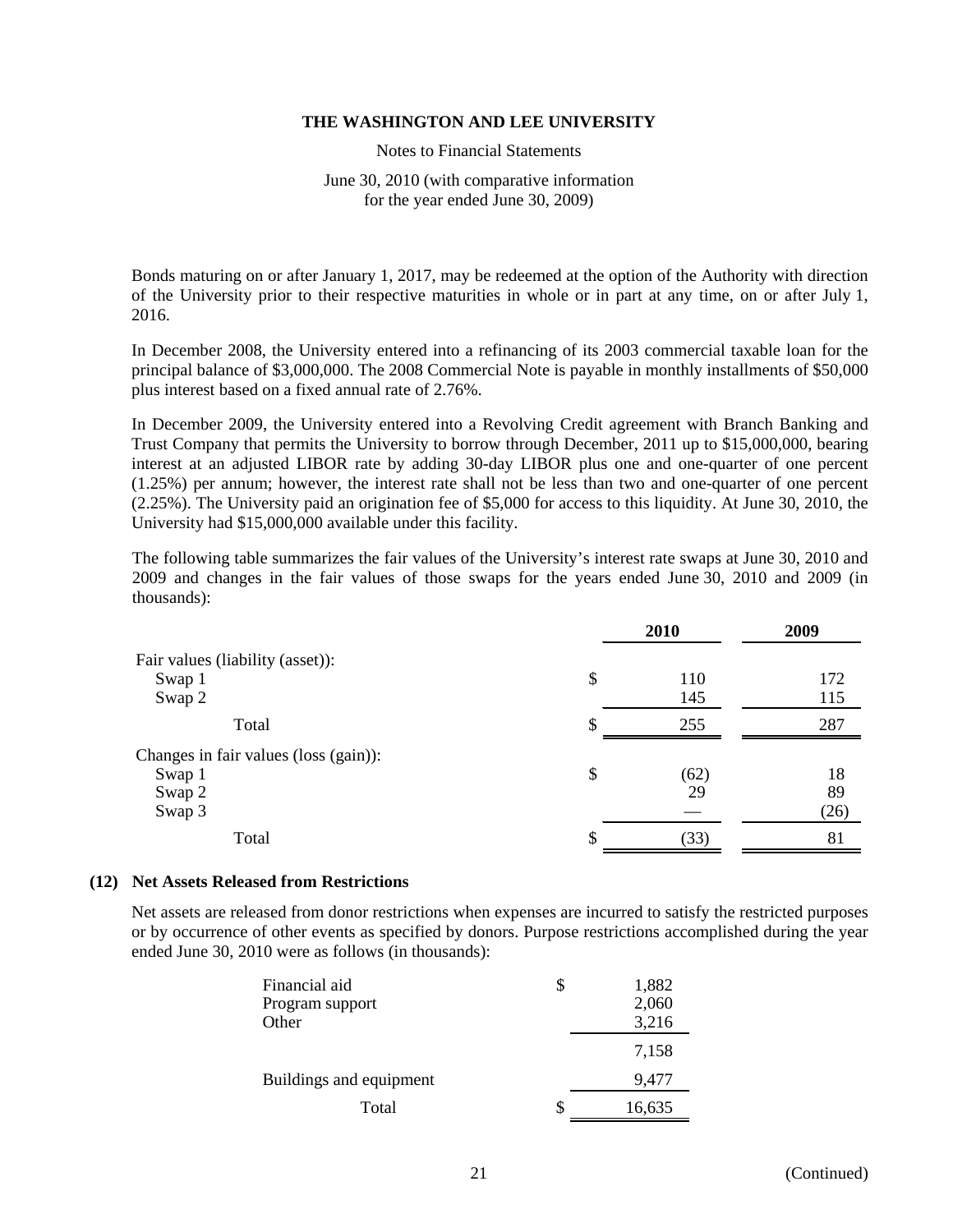Notes to Financial Statements

# June 30, 2010 (with comparative information for the year ended June 30, 2009)

#### **(13) Expenses**

Expenses for the years ended June 30, 2010 and 2009 were incurred for the following (in thousands):

| 2010    | 2009    |
|---------|---------|
| 79,092  | 74,756  |
| 29,829  | 33,570  |
| 9,102   | 9,088   |
| 4,200   | 4,647   |
| 5,492   | 5,930   |
| 127.715 | 127.991 |
|         |         |

#### **(14) Lead Annuity Trust Agreements**

The University has entered into certain lead annuity trust agreements (the Trusts) with donors whereby the University will receive a percentage of the Trusts' fair values each year. Upon termination of the Trusts, the remaining assets will be remitted to the beneficiaries named by the donors. During the year ended June 30, 2010, two of the Trusts matured. Of these two Trusts, one has been distributed and the other is currently in the process of being distributed to beneficiaries. As of June 30, 2010, the fair value of the Trusts' assets and the related income for the year then ended were \$17,300,000 and \$820,000, respectively. As of June 30, 2009, the fair value of the Trusts' assets and the related income for the year then ended were \$32,604,000 and \$835,000, respectively. The fair value of the charitable lead annuity trusts agreements is included in investments and the associated liabilities to beneficiaries are included in split interest agreement obligations in the statement of financial position.

# **(15) Retirement Plans**

Academic and nonacademic personnel of the University are included in the 403(b) contributory retirement plan of the Teachers Insurance and Annuity Association and College Retirement Equities Fund (TIAA-CREF). The University matches optional employee contributions up to 5% of their annual salary. In addition, the University makes a mandatory contribution of 5% of the employee's annual salary. Contributions are paid currently to TIAA-CREF. The University's cost under this plan amounted to approximately \$5,088,000 and \$4,636,000 for the years ended June 30, 2010 and 2009, respectively.

The University also maintains a discretionary defined contribution retirement plan, The Emeriti Retiree Health Plan for Washington and Lee University (the Plan), for the purpose of providing postretirement medical benefits to eligible academic and nonacademic personnel of the University. Employer contributions for the years ended June 30, 2010 and 2009 totaled \$51,000 and \$29,000, respectively.

#### **(16) Postretirement Benefits**

The University currently provides health insurance in the form of a retiree medical benefit (the Plan) to certain retired employees and their dependents. The costs of postretirement benefits are accrued during the service lives of employees. Employees of record prior to April 1, 2003 are eligible to qualify for this benefit. Those hired on or after April 1, 2003 cannot participate in the Plan. The Plan is unfunded.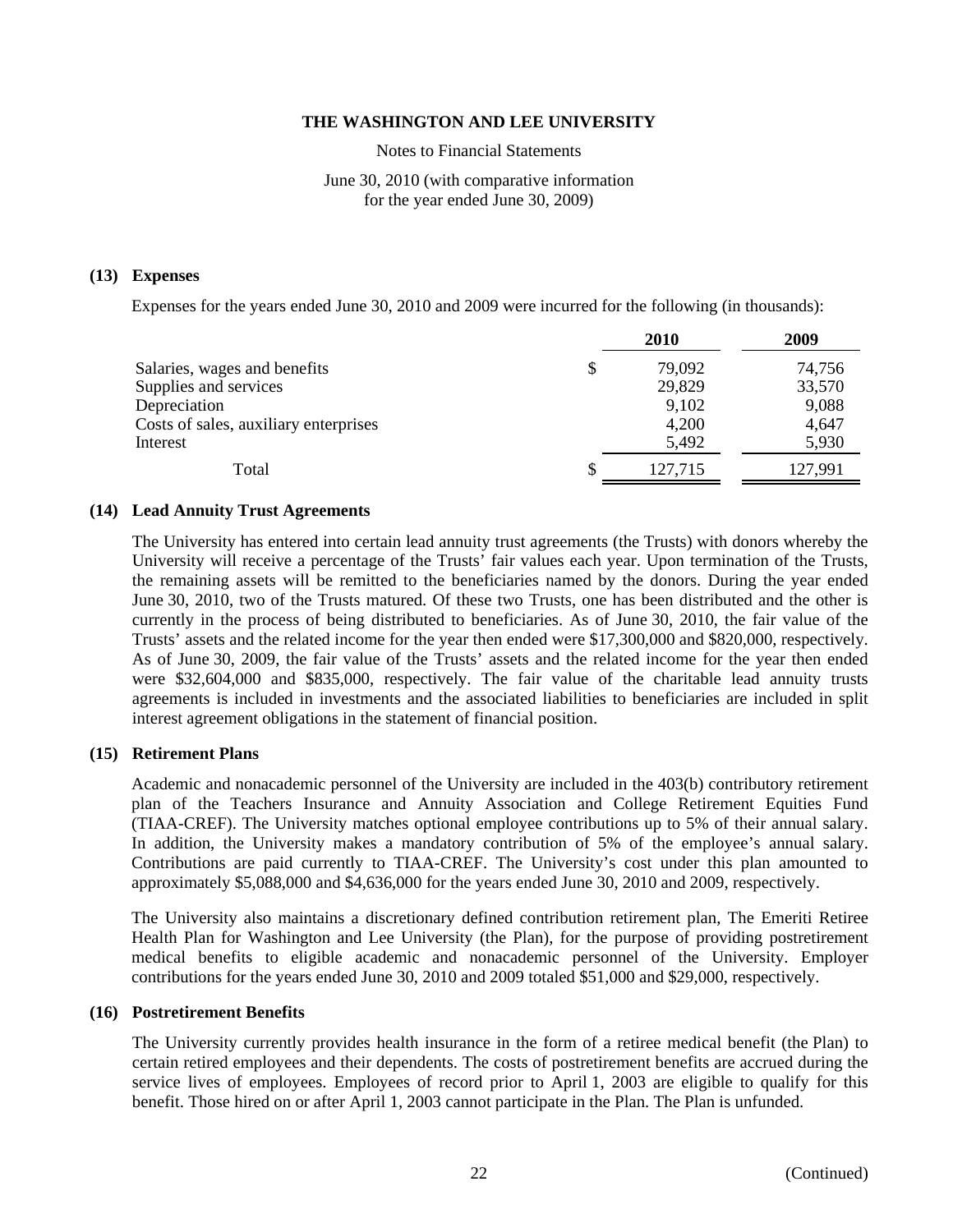Notes to Financial Statements

# June 30, 2010 (with comparative information for the year ended June 30, 2009)

The components of net periodic postretirement benefit cost for the years ended June 30, 2010 and 2009 were as follows (in thousands):

|                                                                | 2010  | 2009 |
|----------------------------------------------------------------|-------|------|
| Service cost (benefits attributed to employee service during   |       |      |
| the year)                                                      | 386   | 367  |
| Interest cost on accumulated postretirement benefit obligation | 731   | 615  |
| Amortization of actuarial gain and prior service cost          |       |      |
| Net periodic postretirement benefit cost                       | 1.122 |      |

The amortized actuarial gain results from changes in certain assumptions and will be amortized over a period based on the average future service of participants expected to receive plan benefits.

The discount rates used in determining the accumulated postretirement benefit obligation (APBO) as of June 30, 2010 and 2009 were 5% and 6.25%, respectively. The assumed health care cost trend used in measuring the accumulated postretirement benefit obligation was 9.5% in 2010, decreasing to 5% over the next ten years. Effective September 1, 2008, the postretirement benefit plan changed from self-insured to fully insured. In conjunction with this change, 1) the retiree premium rate decreased from 40% of the plan costs to 34% of the Medicare Advantage premium rate, and 2) the lifetime benefit maximum changed from an accumulation of claims paid to an accumulation of employer premiums paid. The increase in APBO as a result of these changes is amortized in benefit costs using the straight-line method over ten years, which is the approximate average of future years of service to full eligibility for active participants. As a result of the change to a fully insured plan, the University no longer receives a prescription drug subsidy under Medicare Part D.

The following information summarizes activity in the unfunded postretirement benefit plan for the years ended June 30, 2010 and 2009 (in thousands):

|                                                                                                    |   | 2010   | 2009   |
|----------------------------------------------------------------------------------------------------|---|--------|--------|
| Change in benefit obligation:                                                                      |   |        |        |
| Accumulated benefit obligation, beginning of year                                                  | S | 11,499 | 9,653  |
| Service cost                                                                                       |   | 386    | 367    |
| Interest cost                                                                                      |   | 731    | 615    |
| Prior service cost for plan changes                                                                |   |        | 1,548  |
| Actuarial loss (gain)                                                                              |   | 1,464  | (307)  |
| Net benefits paid                                                                                  |   | (363)  | (377)  |
| Accumulated benefit obligation, end of year                                                        | S | 13.717 | 11,499 |
| Amount not yet recognized in net periodic benefit cost and<br>included in unrestricted net assets: |   |        |        |
| Actuarial gain and prior service cost, net (gain) loss                                             |   | (161)  | 1.454  |

Projected postretirement health benefits expected to be paid in each of the next five fiscal years are: 2011 – \$458,000; 2012 – \$560,000; 2013 – \$665,000; 2014 – \$759,000; and 2015 – \$862,000. An additional \$5,985,000 is expected to be paid for the fiscal years 2016 through 2020.

Total employer and participant contributions are \$363,000 and \$181,000, respectively, for the year ended June 30, 2010. Total benefits paid for the year ended June 30, 2010 are \$544,000. The employer and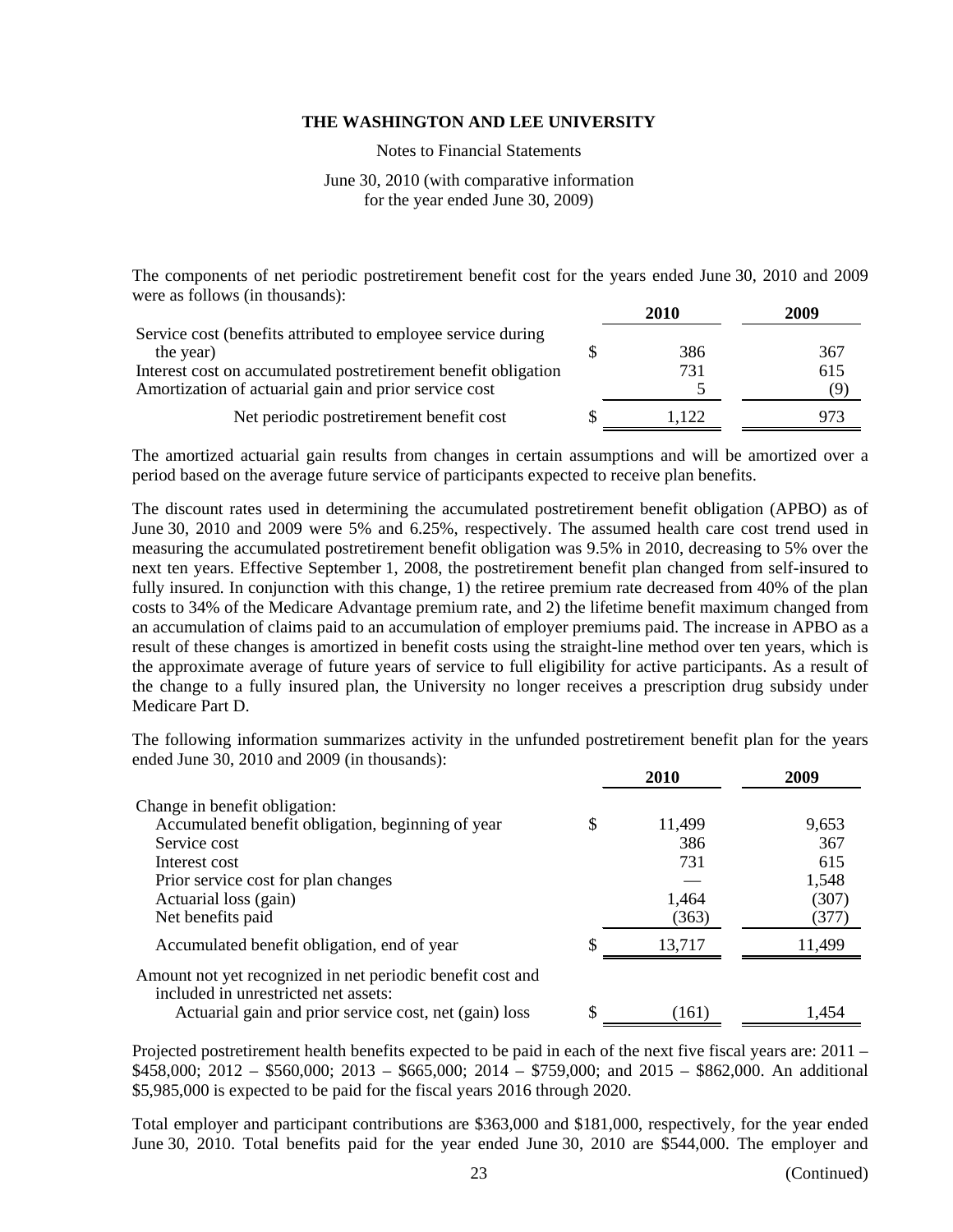Notes to Financial Statements

June 30, 2010 (with comparative information for the year ended June 30, 2009)

participant contributions for the year ending June 30, 2011 are expected to be \$458,000 and \$203,000, respectively, for a total of \$661,000 in benefits paid. The expense discount rate for June 30, 2010 and 2009 are 5% and 6.25%, respectively. The measurement date was June 30, 2010.

# **(17) Commitments**

The University's contractual commitments for capital expenditures totaled approximately \$6,951,000 at June 30, 2010, and were comprised of the following (in thousands):

| Colonnade Renovation              |   | 1,911 |
|-----------------------------------|---|-------|
| Sorority House Construction       |   | 3,567 |
| Residence Halls Upgrades          |   | 456   |
| Jewish Life Center - Hillel House |   | 330   |
| Various other projects            |   | 687   |
|                                   | S | 6.951 |

#### **(18) Concentration Risk**

Financial instruments that potentially subject the University to concentration of risk consist primarily of an equity investment in a large U.S. company. This investment comprised 77% and 81% of total funds held in trust by others as of June 30, 2010 and 2009, respectively.

At times during the year, the University maintains cash balances at financial institutions in excess of Federal Deposit Insurance Corporation (FDIC) limits.

#### **(19) Contingencies**

The University receives revenues under U.S. Government grants and contracts. The ultimate determination of amounts received under these programs generally is based upon allowable costs, which are subject to audit, and are reported to the U.S. Government. Recovery of indirect costs is based on predetermined rates negotiated with the government. The University is of the opinion that adjustments, if any, arising from such audits will not have a material effect on the financial statements.

From time to time, the University is involved in various legal proceedings which is in the normal course of operations. In management's opinion, the University is not currently involved in any legal proceedings which individually or in the aggregate could have a material effect on the financial condition, change in net assets and/or liquidity of the University.

# **(20) Fair Value Measurements**

#### *(a) Fair Value of Financial Instruments*

 The following methods and assumptions were used to estimate the fair value of each class of the University's financial instruments.

 **Cash and cash equivalents, student accounts receivables, other receivables, accounts payable, other payables, and accrued liabilities:** The carrying amounts approximate fair value because of the short maturity of these financial instruments.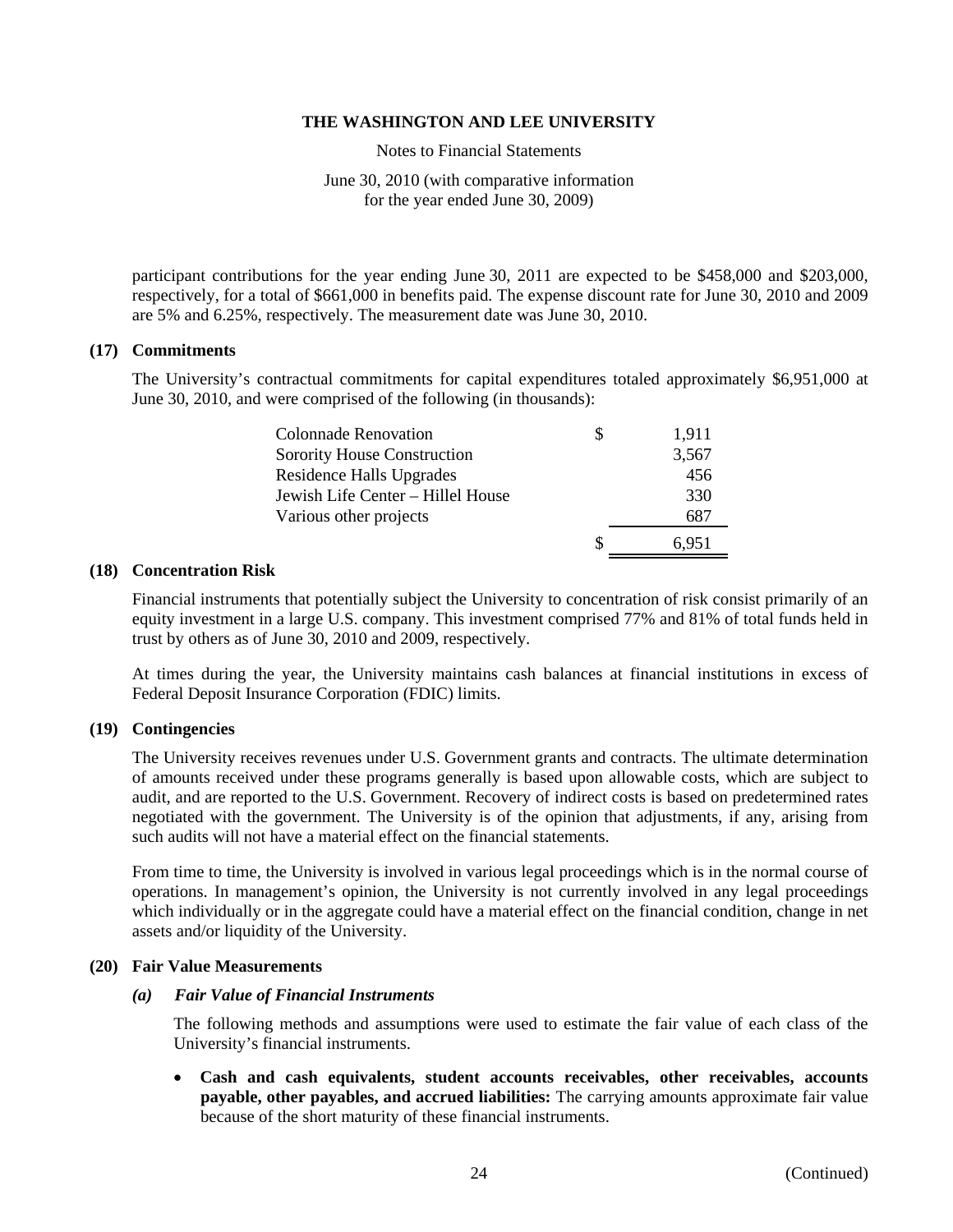Notes to Financial Statements

June 30, 2010 (with comparative information for the year ended June 30, 2009)

- **Notes receivable:** The University has estimated the net realizable value of notes receivable, evaluated collection history, and has concluded the carrying amount approximates fair value.
- **Contributions receivable and split interest agreement obligations:** The University has estimated the net realizable value of contributions receivable and split interest agreement obligations, and has concluded the carrying amounts approximate fair value. The discount rates used in calculation of split interest agreement obligations ranged from 2.60% to 10.60% at June 30, 2010 and 2009.
- **Investments and funds held in trust by others:** The fair values of marketable equity and debt securities are determined using quoted market prices at the reporting date multiplied by the quantity held. The fair value of mortgage loans to exempt employees is determined as the present value of future contractual cash flows discounted at an interest rate that reflects the risks inherent in those cash flows. The discount rate approximates rates currently offered by local lending institutions for loans of similar terms with comparable credit risk. The fair values of other investments without a readily determinable fair value, such as hedge fund investments, private equity and venture capital, natural resource and real estate investments, are estimated based on the investment's net asset value of shares or units held by the University at the reporting date as a practical expedient. The various net asset values are based on valuations provided by external investment managers, which are reviewed by the University for reasonableness. Short-term investments are comprised of short-term fixed income securities. Because of the nature of these assets, carrying amounts approximate fair values, which have been determined from public quotations, when available.
- **Interest rate swaps:** The fair value of interest rate swaps is determined using pricing models developed based on the LIBOR swap rate and other observable market data, adjusted to reflect nonperformance risk of both the counterparty and the University.
- Long-term debt: The estimated fair value of the University's long-term debt was \$133,070,000 and \$127,200,000 as of June 30, 2010 and 2009, respectively. Fair values for 2010 and 2009 were estimated based on an average interest rate of 3.21% and 4.32%, respectively, the bond buyer municipal index rate for June 30, 2010 and 2009. Using the remaining principal amortization structure of each series of bonds and interest rates, a calculation was performed to get a bond yield and then a discount rate for each existing series of bonds. Each discount rate was then used to calculate the present value of debt service, reflecting average interest rates that are slightly above current rates for similar indebtedness.

The methods described above may produce a fair value calculation that may not be indicative of net realizable value or reflective of future fair values. Furthermore, while the University believes its valuation methods are appropriate and consistent with other market participants, the use of different methodologies or assumptions to determine the fair value of certain financial instruments could result in a different fair value measurement at the reporting date.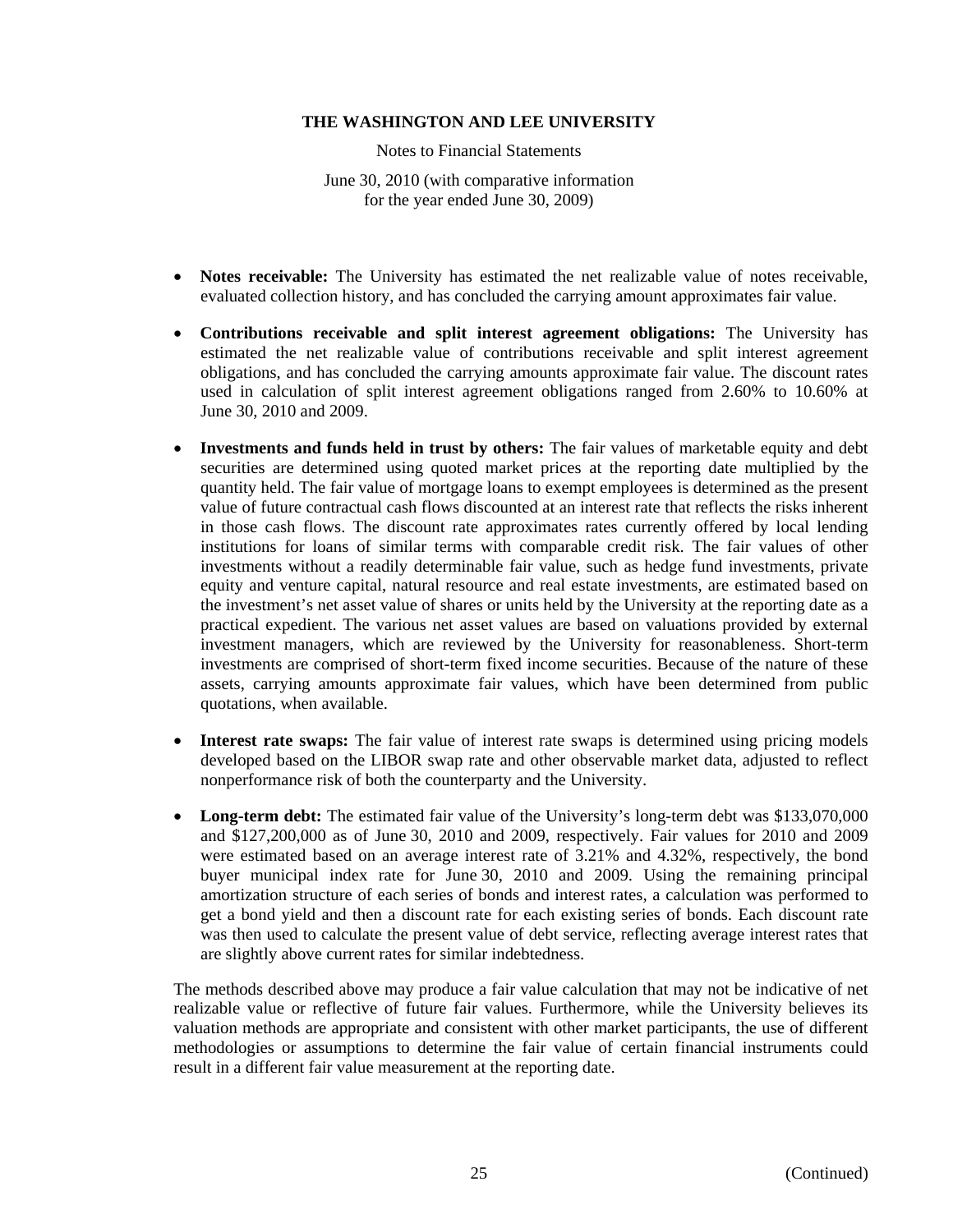Notes to Financial Statements

June 30, 2010 (with comparative information for the year ended June 30, 2009)

#### *(b) Fair Value Hierarchy*

The inputs to valuation techniques used to measure fair value are delineated within a fair value hierarchy. The hierarchy gives the highest priority to unadjusted quoted prices in active markets for identical assets or liabilities (Level 1 measurements) and the lowest priority to measurements involving significant unobservable inputs (Level 3 measurements). The three levels of the fair value hierarchy are as follows:

- Level 1 inputs are quoted prices (unadjusted) in active markets for identical assets or liabilities that the University has the ability to access at the measurement date.
- Level 2 inputs are inputs other than quoted prices included within Level 1 that are observable for the asset or liability, either directly or indirectly.
- Level 3 inputs are unobservable inputs for the asset or liability.

The level in the fair value hierarchy within which a fair measurement in its entirety falls is based on the lowest level input that is significant to the fair value measurement in its entirety.

The following table presents assets and liabilities that are measured at fair value on a recurring basis at June 30, 2010 (in thousands):

|                                | <b>Total</b>         | <b>Fair Value Measurements at Reporting Date Using</b> |         |         |  |
|--------------------------------|----------------------|--------------------------------------------------------|---------|---------|--|
|                                | <b>June 30, 2010</b> | <b>Level 1</b>                                         | Level 2 | Level 3 |  |
| Assets:                        |                      |                                                        |         |         |  |
| Investments:                   |                      |                                                        |         |         |  |
| Short-term investments         | \$<br>58,798         | 57,831                                                 | 967     |         |  |
| Equities                       | 50,728               | 50,555                                                 | 20      | 153     |  |
| Fixed income                   | 33,454               | 33,356                                                 | 23      | 75      |  |
| Real assets                    | 50,002               |                                                        | 4,395   | 45,607  |  |
| Emerging markets               | 2,890                | 2,890                                                  |         |         |  |
| Hedge funds                    | 6,016                |                                                        |         | 6,016   |  |
| Mortgage loans to staff and    |                      |                                                        |         |         |  |
| fraternities                   | 56,369               |                                                        | 56,369  |         |  |
| Multi-Asset Class              | 501,965              |                                                        |         | 501,965 |  |
| Private Equity/Venture Capital | 37,653               |                                                        |         | 37,653  |  |
| Total investments              | 797,875              | 144,632                                                | 61,774  | 591,469 |  |
| Funds held in trust by others  | 288,035              |                                                        |         | 288,035 |  |
| Total assets                   | 1,085,910            | 144,632                                                | 61,774  | 879,504 |  |
| Liabilities:                   |                      |                                                        |         |         |  |
| Interest rate swaps            | \$<br>255            |                                                        | 255     |         |  |
| <b>Total liabilities</b>       | 255                  |                                                        | 255     |         |  |

The University's investment with Multi-Asset Class manager (Makena Capital Management) is appropriately reported as a Level 3 investment; however, Makena estimates that the underlying portifolio is structured such that the assets as they would report would be allocated with 17% in Level 1, 9.6% in Level 2 and 73.4% in Level 3 as of June 30, 2010.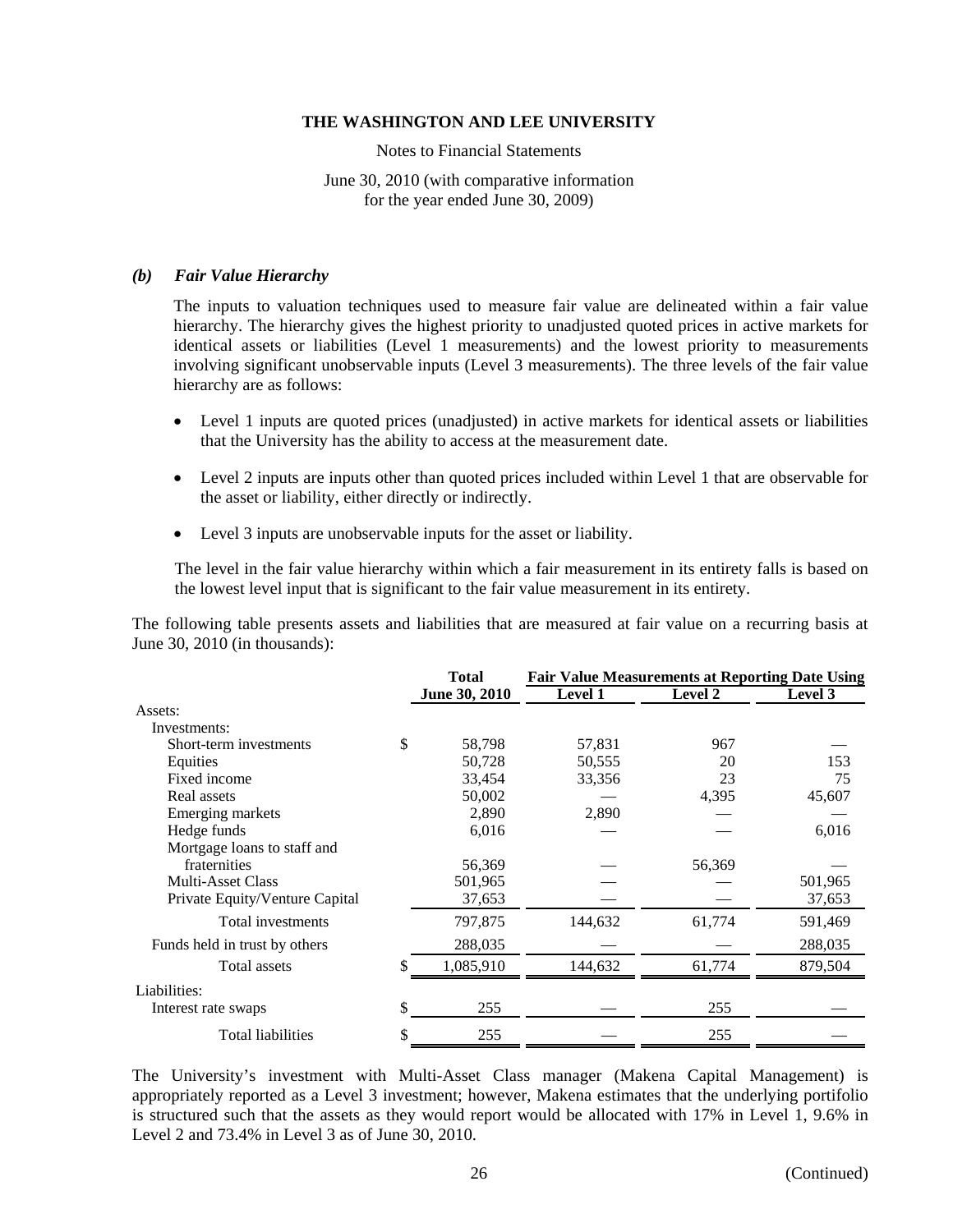Notes to Financial Statements

# June 30, 2010 (with comparative information for the year ended June 30, 2009)

The following table presents assets and liabilities that are measured at fair value on a recurring basis at June 30, 2009 (in thousands):

|                                | <b>Total</b>  | <b>Fair Value Measurements at Reporting Date Using</b> |         |         |  |
|--------------------------------|---------------|--------------------------------------------------------|---------|---------|--|
|                                | June 30, 2009 | <b>Level 1</b>                                         | Level 2 | Level 3 |  |
| Assets:                        |               |                                                        |         |         |  |
| Investments:                   |               |                                                        |         |         |  |
| Short-term investments         | \$<br>29,394  | 28,558                                                 | 836     |         |  |
| Equities                       | 70,223        | 61,899                                                 | 20      | 8,304   |  |
| Fixed income                   | 28,243        | 27,964                                                 | 37      | 242     |  |
| Real assets                    | 53,083        |                                                        | 5,901   | 47,182  |  |
| Emerging markets               | 2,509         | 2,509                                                  |         |         |  |
| Hedge funds                    | 26,573        |                                                        |         | 26,573  |  |
| Mortgage loans to staff and    |               |                                                        |         |         |  |
| fraternities                   | 52,344        |                                                        | 52,344  |         |  |
| <b>Multi-Asset Class</b>       | 410,515       |                                                        |         | 410,515 |  |
| Private Equity/Venture Capital | 33,254        |                                                        |         | 33,254  |  |
| Total investments              | 706,138       | 120,930                                                | 59,138  | 526,070 |  |
| Funds held in trust by others  | 272,461       |                                                        |         | 272,461 |  |
| Total assets                   | \$<br>978,599 | 120,930                                                | 59,138  | 798,531 |  |
| Liabilities:                   |               |                                                        |         |         |  |
| Interest rate swaps            | \$<br>287     |                                                        | 287     |         |  |
| <b>Total liabilities</b>       | \$<br>287     |                                                        | 287     |         |  |

The University owns interests in alternative investment funds rather than in the securities underlying each fund, and therefore it is generally required to consider such investments as Level 2 or 3, even though the underlying securities may not be difficult to value or may be readily marketable. Because net asset value is used as a practical expedient to estimate fair value, the level in the fair value hierarchy in which each fund's fair value measurement is classified is based primarily on the University's ability to redeem all or a portion of its interest in each fund at or near the date of the statement of financial position. Accordingly, the inputs or methodology used for valuing or classifying investments for financial reporting purposes are not necessarily an indication of the risk associated with investing in those investments or a reflection on the liquidity of each fund's underlying assets and liabilities.

The following table presents the University's activity for assets measured at fair value on a recurring basis using significant unobservable inputs (Level 3) for the year ended June 30, 2010 (in thousands):

|                                    |    | Investments | <b>Funds held in</b><br>trust by others | <b>Total</b> |  |
|------------------------------------|----|-------------|-----------------------------------------|--------------|--|
| Beginning balance at June 30, 2009 | \$ | 526,070     | 272,461                                 | 798,531      |  |
| Realized gains                     |    | 15,512      |                                         | 15,512       |  |
| Unrealized gains                   |    | 48,924      | 24,525                                  | 73,449       |  |
| Net purchases                      |    | 63,650      |                                         | 63,650       |  |
| Contributions                      |    |             | 328                                     | 328          |  |
| <b>Distributions</b>               |    | (62, 687)   | (9,279)                                 | (71, 966)    |  |
| Ending balance at June 30, 2010    | S  | 591,469     | 288,035                                 | 879,504      |  |